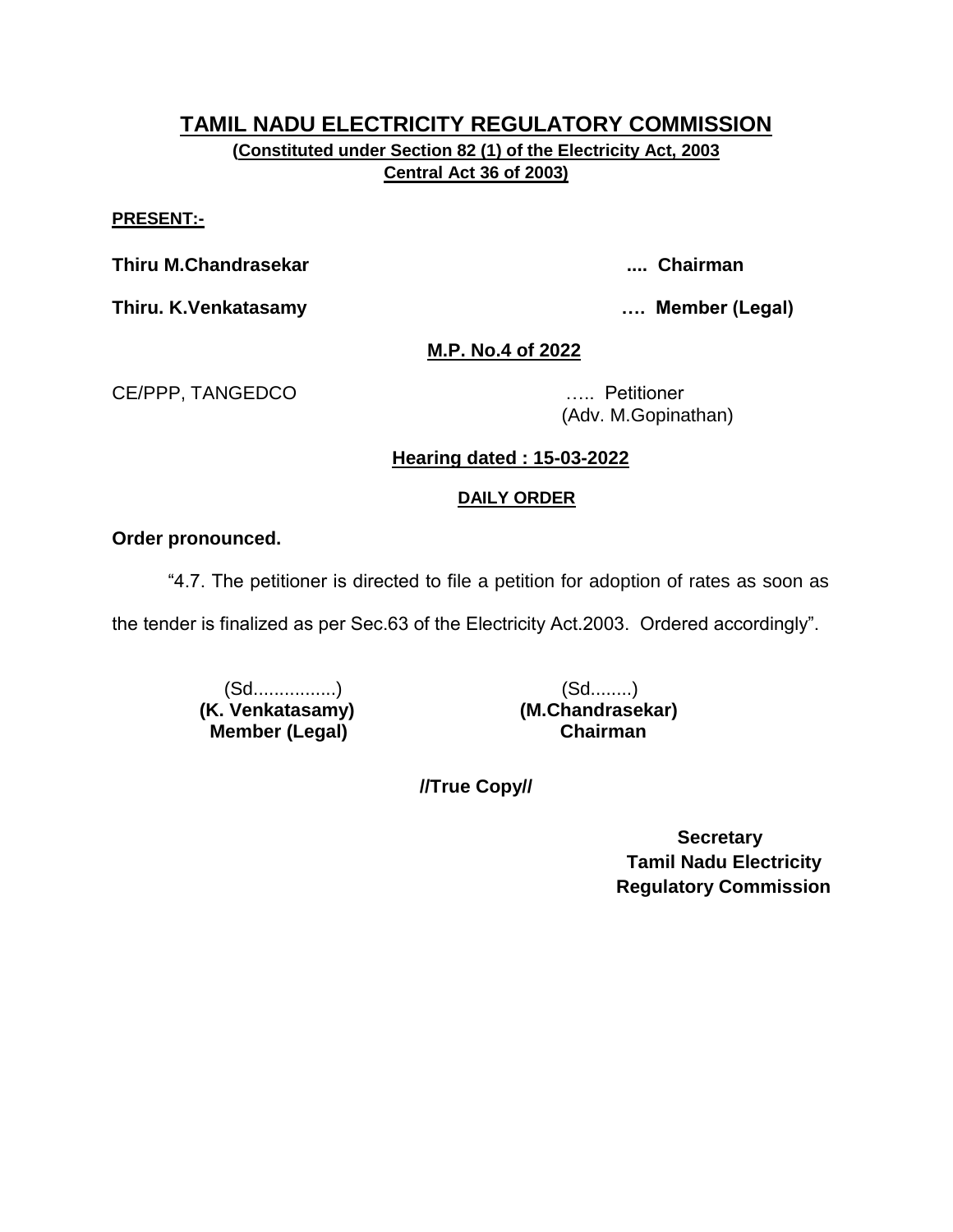# **TAMIL NADU ELECTRICITY REGULATORY COMMISSION (Constituted under Section 82 (1) of the Electricity Act, 2003**

**Central Act 36 of 2003)**

#### **PRESENT:-**

**Thiru M.Chandrasekar .... Chairman**

**Thiru. K.Venkatasamy …. Member (Legal)**

## **D.R.P.No.20 of 2021**

M/s.Bhabani Pigments Pvt. Limited …. Petitioner

Versus

(Adv.Rahul Balaji)

TANGEDCO …. Respondent (Adv.M.Gopinathan)

# **Hearing held on 15-03-2022**

#### **DAILY ORDER**

#### **Order pronounced.**

"5.8. In the result, TANGEDCO is directed to verify the claim made by the petitioner to the extent of Rs.87,08,492/- starting from the  $6<sup>th</sup>$  item in the first table to the  $21<sup>st</sup>$  item in the final table in the Annexure B of the petition make payment towards interest as per our findings to the petitioner within 30 days from the receipt of this order as per applicable Tariff Orders after deducting payments, if any already made. In the circumstances, there will be no order as to costs. This D.R.P. is finally disposed of with the above direction."

> (Sd................) (Sd........)  **Member (Legal) Chairman**

 **(K. Venkatasamy) (M.Chandrasekar)**

**//True Copy//**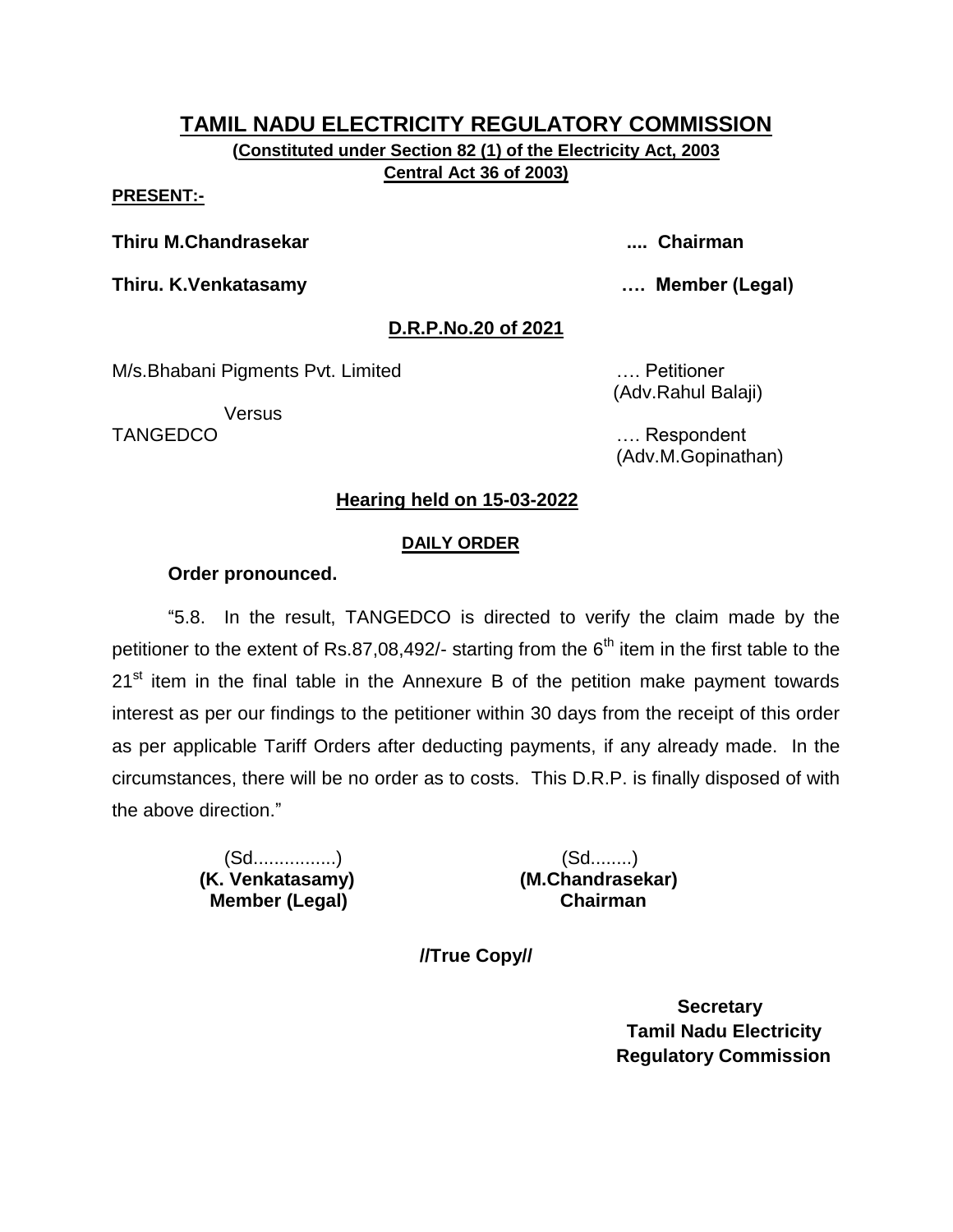**(Constituted under Section 82 (1) of the Electricity Act, 2003 Central Act 36 of 2003)**

#### **PRESENT:-**

**Thiru M.Chandrasekar .... Chairman**

**Thiru. K.Venkatasamy …. Member (Legal)**

## **D.R.P.No.2 of 2022**

M/s.GMR Energy Trading Limited ..... Petitioner

Versus i) CMD / TANGEDCO …Respondent

(Adv. Apoorva Misra)

(Adv.M.Gopinathan)

## **Hearing held on 15-03-2022**

#### **DAILY ORDER**

#### **Order pronounced.**

"4.8. In the result, TANGEDCO is directed to verify the claim made by the petitioner and make payment towards interest as per our findings in paragraphs 4.5, 4.6. and 4.7. to the petitioner within 30 days from the receipt of this order as per applicable Tariff Orders after deducting payments, if any already made. In the circumstances, there will be no order as to costs. This D.R.P. is finally disposed of with the above direction."

> (Sd................) (Sd........)  **Member (Legal) Chairman**

 **(K. Venkatasamy) (M.Chandrasekar)**

**//True Copy//**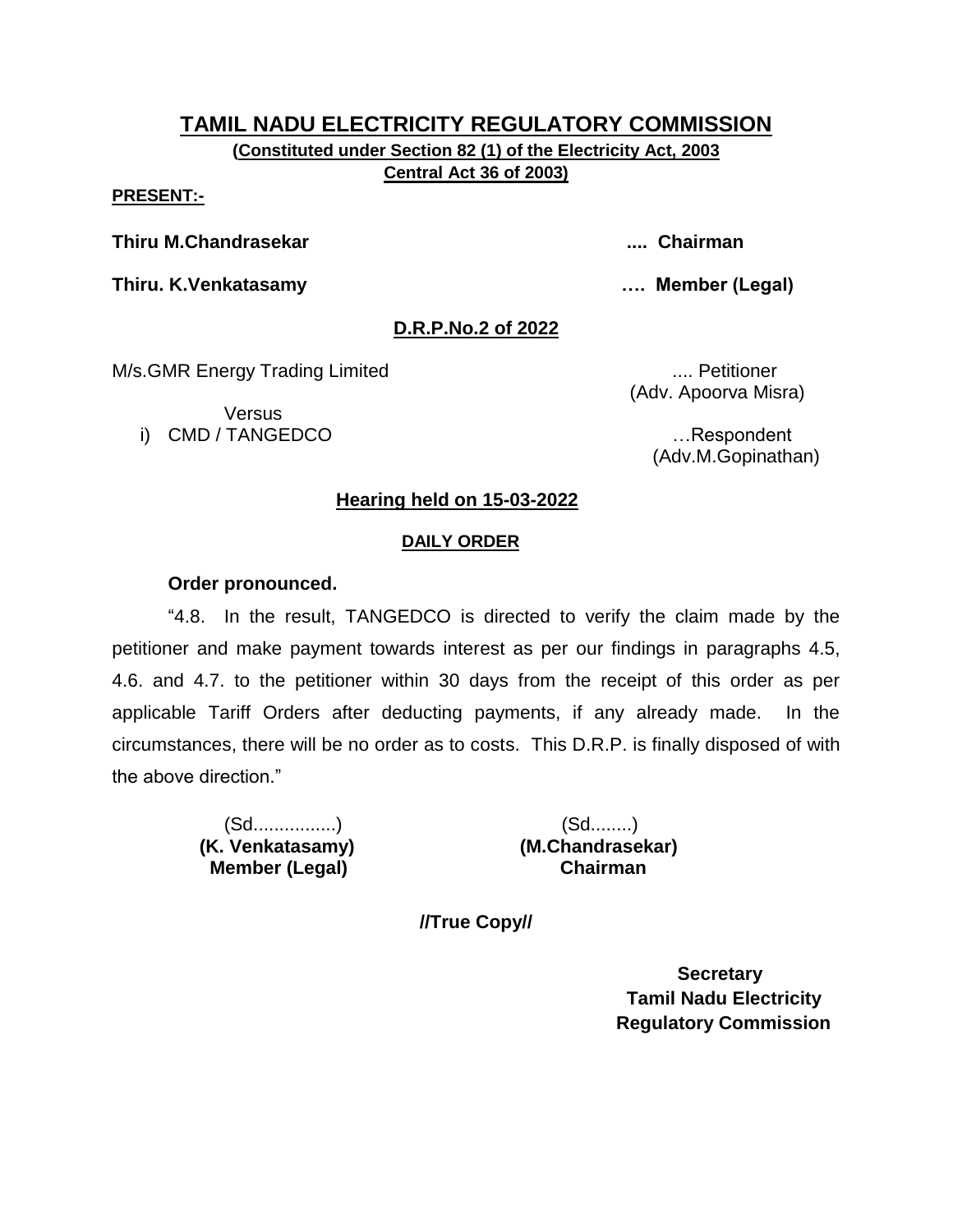**(Constituted under Section 82 (1) of the Electricity Act, 2003 Central Act 36 of 2003)**

#### **PRESENT:-**

**Thiru M.Chandrasekar .... Chairman**

**Thiru. K.Venkatasamy …. Member (Legal)**

#### **P.P.A.P.No.1 of 2022**

CE/PPP, TANGEDCO ……… Petitioner

(Adv.M.Gopinathan)

#### **Hearing held on 15-03-2022**

#### **DAILY ORDER**

Thiru.M.Gopinathan, Standing Counsel for TANGEDCO appeared. Brief arguments heard. Petition admitted. Commission directed the Registry to scrutinize the petition. The case is adjourned to 29.03.2022 for further hearing.

> (Sd................) (Sd........)  **Member (Legal) Chairman**

 **(K. Venkatasamy) (M.Chandrasekar)**

**//True Copy//**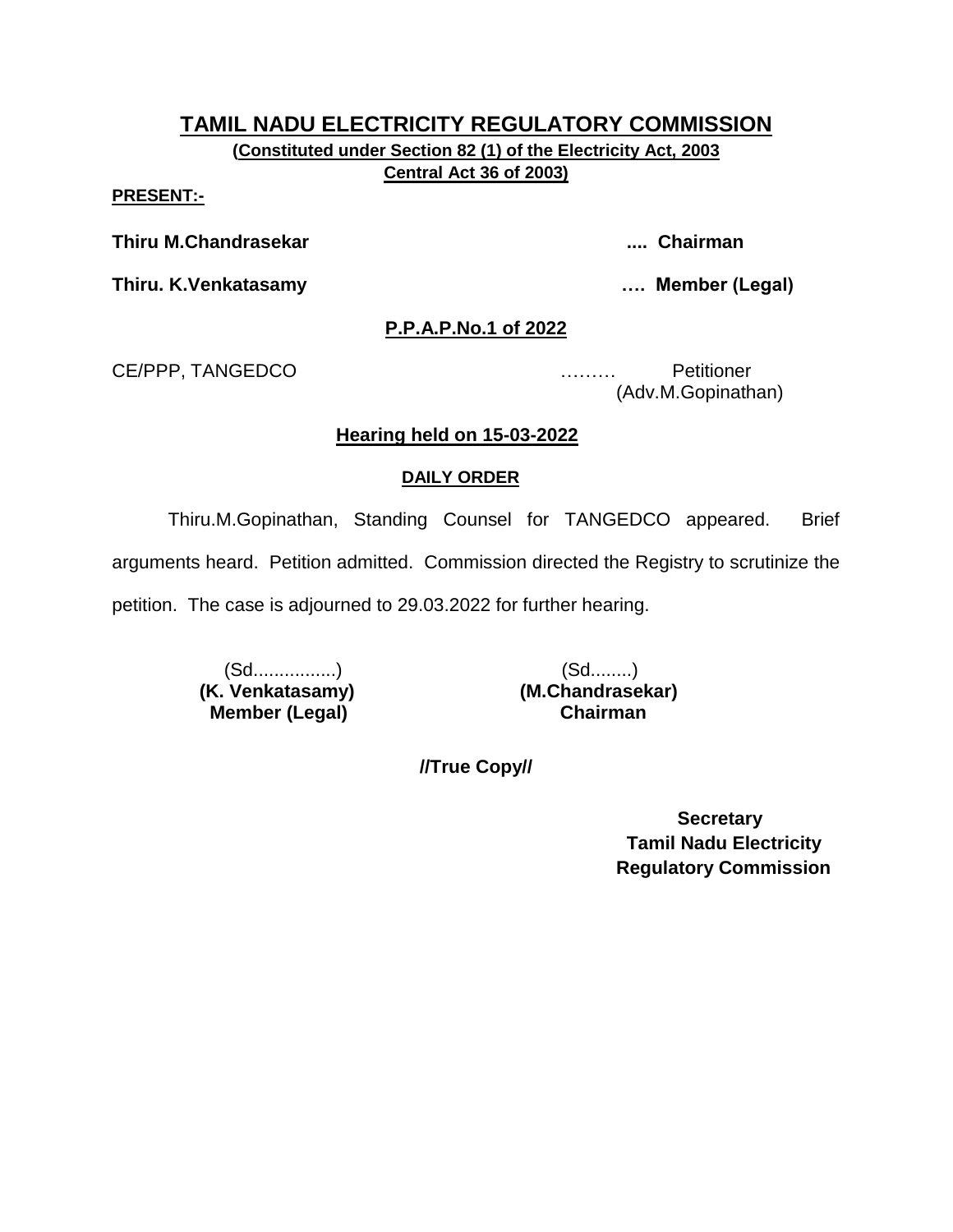**(Constituted under Section 82 (1) of the Electricity Act, 2003 Central Act 36 of 2003)**

**PRESENT:-**

**Thiru M.Chandrasekar .... Chairman**

**Thiru. K.Venkatasamy …. Member (Legal)**

# **M.P.No.8 of 2022**

M/s.Evita Constructions Pvt. Limited .... Petitioner

Versus i) CMD / TANGEDCO …Respondent

 (M/s.Stephen & Stephen Advocates Associates)

(Adv.M.Gopinathan)

# **Hearing held on 15-03-2022**

# **DAILY ORDER**

Thiru.Senthil Viswarooban, Advocate from M/s.Stephen & Stephen Advocates Associates appeared for the petitioner. Thiru.M.Gopinathan, Standing Counsel for TANGEDCO appeared. Brief arguments heard. Petition admitted. The case is adjourned to 05.04.2022 for filing counter.

> (Sd................) (Sd........) **Member (Legal)**

 **(K. Venkatasamy) (M.Chandrasekar)**

**//True Copy//**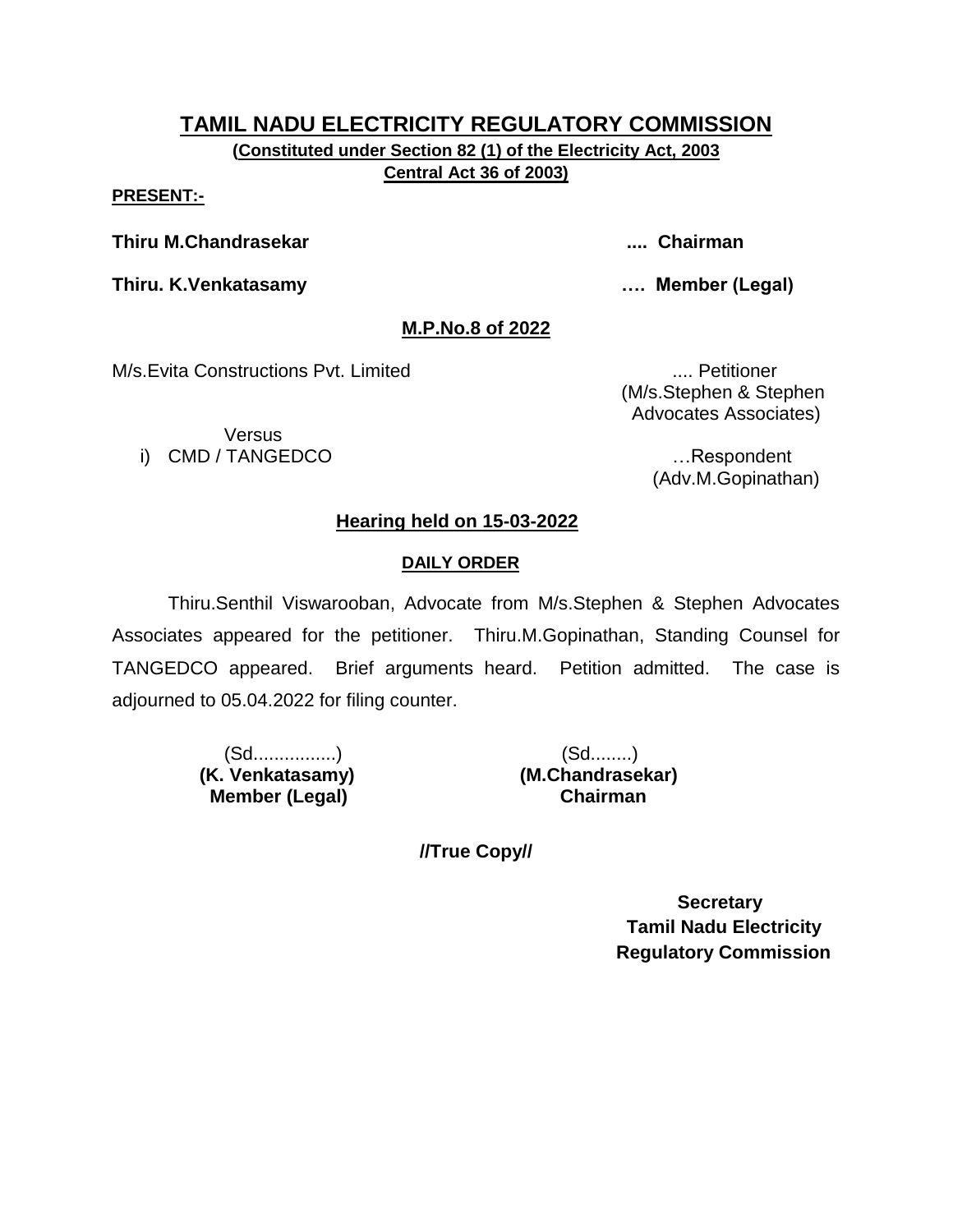**(Constituted under Section 82 (1) of the Electricity Act, 2003 Central Act 36 of 2003)**

**PRESENT:-**

**Thiru M.Chandrasekar .... Chairman**

**Thiru. K.Venkatasamy …. Member (Legal)**

## **M.P.No.9 of 2022**

CFC/Regulatory Cell, TANGEDCO ……… Petitioner

(Adv.M.Gopinathan)

# **Hearing held on 15-03-2022**

# **DAILY ORDER**

Thiru.M.Gopinathan, Standing Counsel for TANGEDCO appeared. Brief

arguments heard. Petition admitted. Registry is directed to collect additional details

and data, if any. The case is adjourned to 12.04.2022 for further hearing.

(Sd................) (Sd........)  **(K. Venkatasamy) (M.Chandrasekar) Member (Legal)** 

**//True Copy//**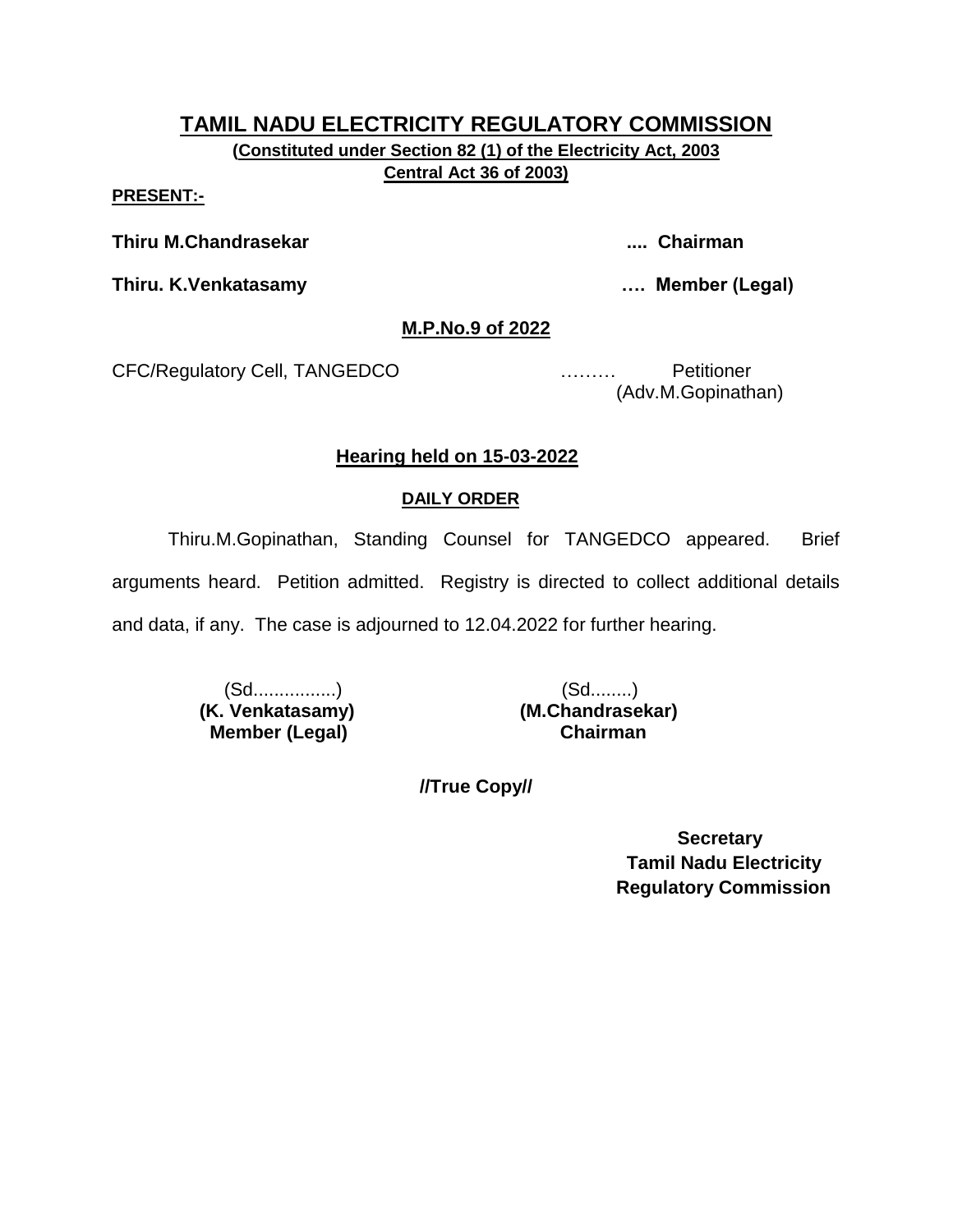**(Constituted under Section 82 (1) of the Electricity Act, 2003 Central Act 36 of 2003)**

**PRESENT:-**

**Thiru M.Chandrasekar .... Chairman**

**Thiru. K.Venkatasamy …. Member (Legal)**

#### **M.P.No.10 of 2022**

CFC/Regulatory Cell, TANGEDCO ……… Petitioner

(Adv.M.Gopinathan)

#### **Hearing held on 15-03-2022**

#### **DAILY ORDER**

Thiru.M.Gopinathan, Standing Counsel for TANGEDCO appeared. Brief

arguments heard. Petition admitted. Order reserved.

(Sd................) (Sd........)  **(K. Venkatasamy) (M.Chandrasekar) Member (Legal) Chairman**

**//True Copy//**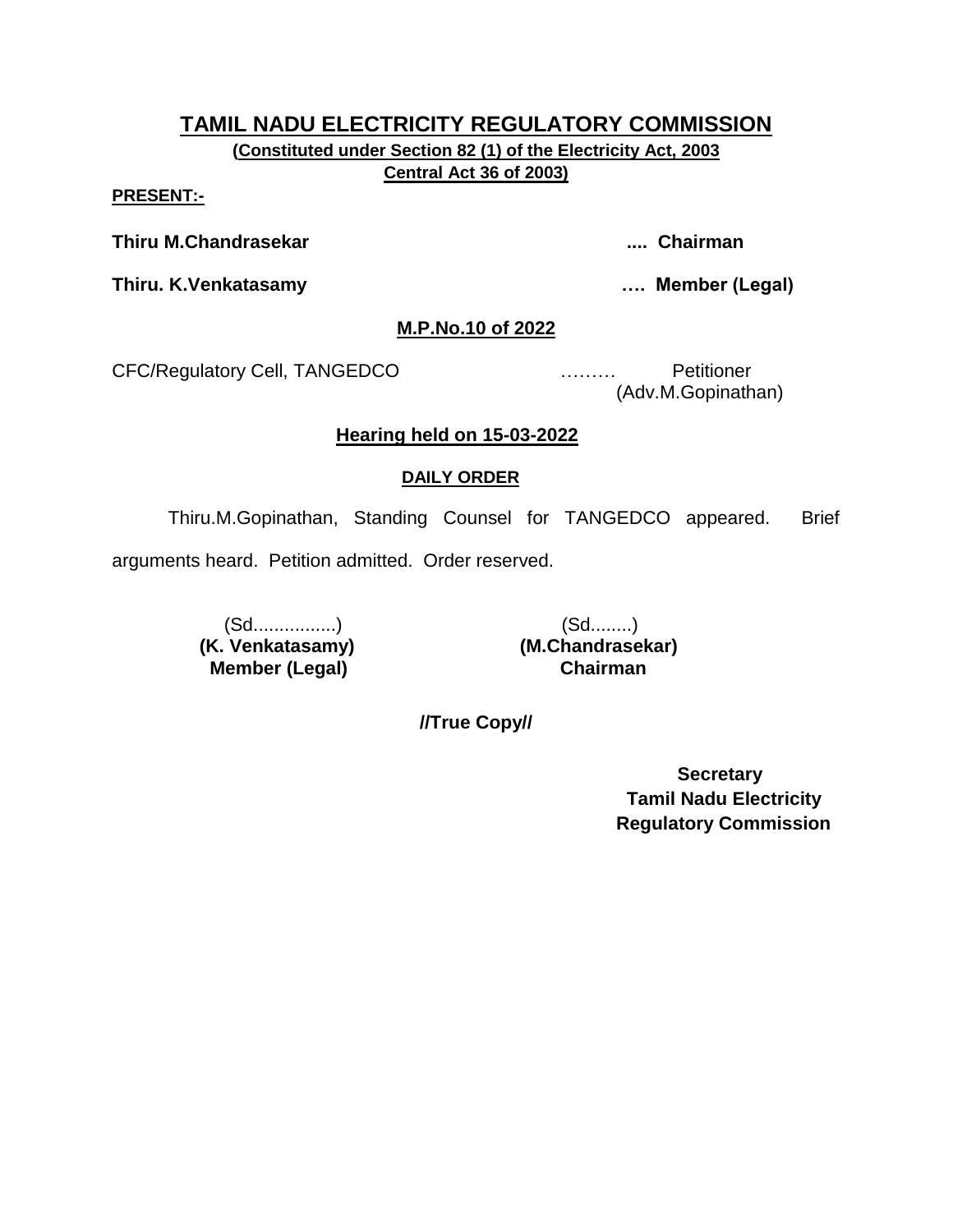**(Constituted under Section 82 (1) of the Electricity Act, 2003 Central Act 36 of 2003)**

#### **PRESENT:-**

**Thiru M.Chandrasekar .... Chairman**

**Thiru. K.Venkatasamy …. Member (Legal)**

# **M.P.No.47 of 2021**

M/s.T.R.K. Textile India Pvt. Limited .... Petitioner

Versus (i) CE/NCES, TANGEDCO (Adv. R.S.Pandiyaraj )

(ii) SE/Palladam, EDC …. Respondents (Adv.M.Gopinathan)

# **Hearing held on 15-03-2022**

## **DAILY ORDER**

Thiru.S.P.Parthasarathy, Advocate appeared for the petitioner. Thiru. M.Gopinathan, Standing Counsel for TANGEDCO appeared. Counter affidavit filed by TANGEDCO. Rejoinder filed by the petitioner. Commission directed the petitioner to serve the rejoinder on the petitioner. At the request of the respondent side, the case is adjourned to 05.04.2022 for arguments.

> (Sd................) (Sd........)  **Member (Legal) Chairman**

 **(K. Venkatasamy) (M.Chandrasekar)**

**//True Copy//**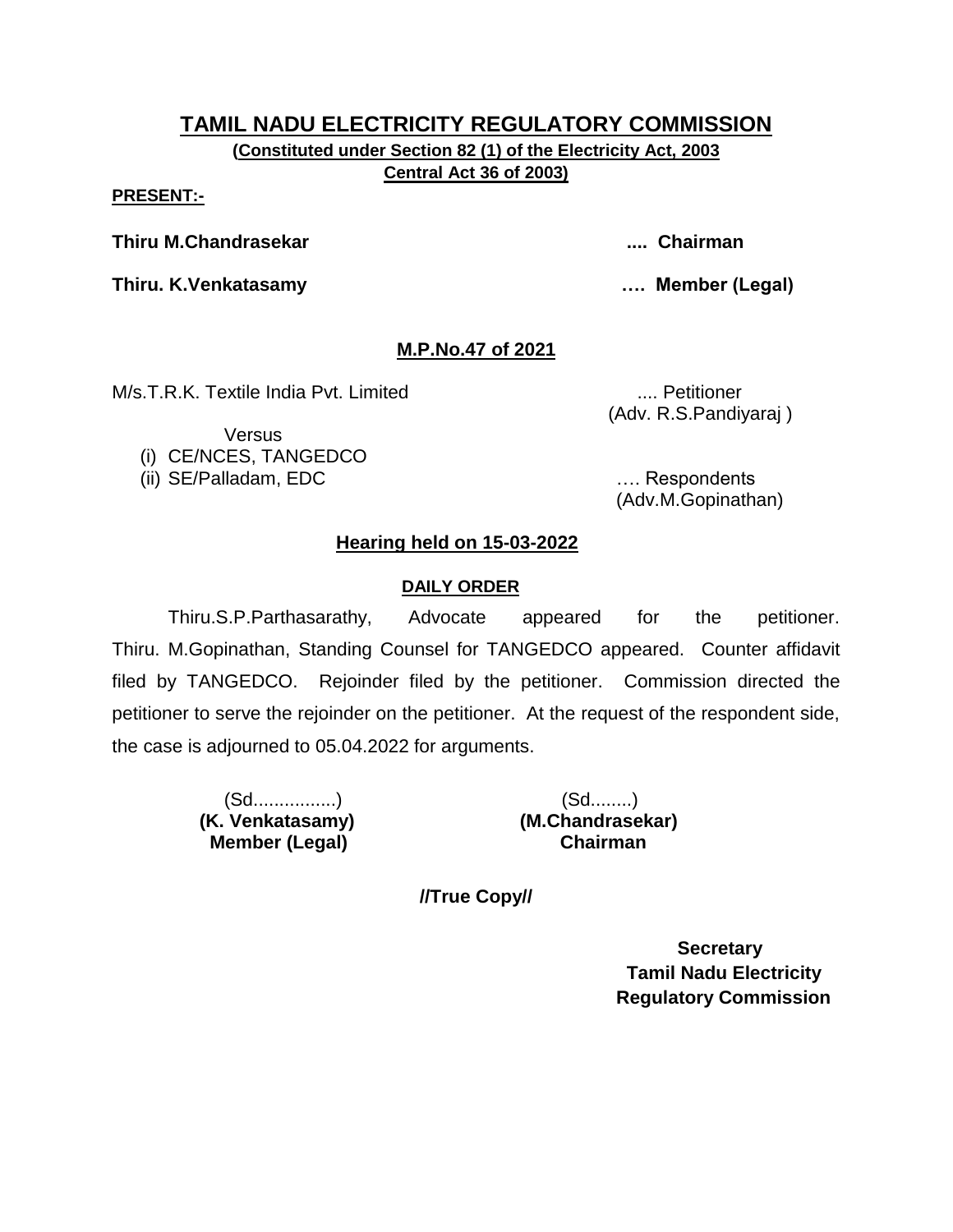**(Constituted under Section 82 (1) of the Electricity Act, 2003 Central Act 36 of 2003)**

#### **PRESENT:-**

**Thiru M.Chandrasekar .... Chairman**

**Thiru. K.Venkatasamy …. Member (Legal)**

#### **M.P.No.3 of 2022**

M/s.SEPC Power Private Limited **Example 20** Petitioner

**Versus** 

(Adv.Rahul Balaji)

TANGEDCO …. Respondent (Thiru.Richardson Wilson, Addl.Govt. Pleader)

# **Hearing held on 15-03-2022**

## **DAILY ORDER**

Thiru.Rahul Balaji, Advocate appeared for the petitioner. The Junior to Thiru.Richardson Wilson, Additional Government Pleader appeared for TANGEDCO and sought one week time for filing counter. At the request of the respondent side, the case is adjourned to 29.03.2022 for filing counter.

> (Sd................) (Sd........)  **Member (Legal) Chairman**

 **(K. Venkatasamy) (M.Chandrasekar)**

**//True Copy//**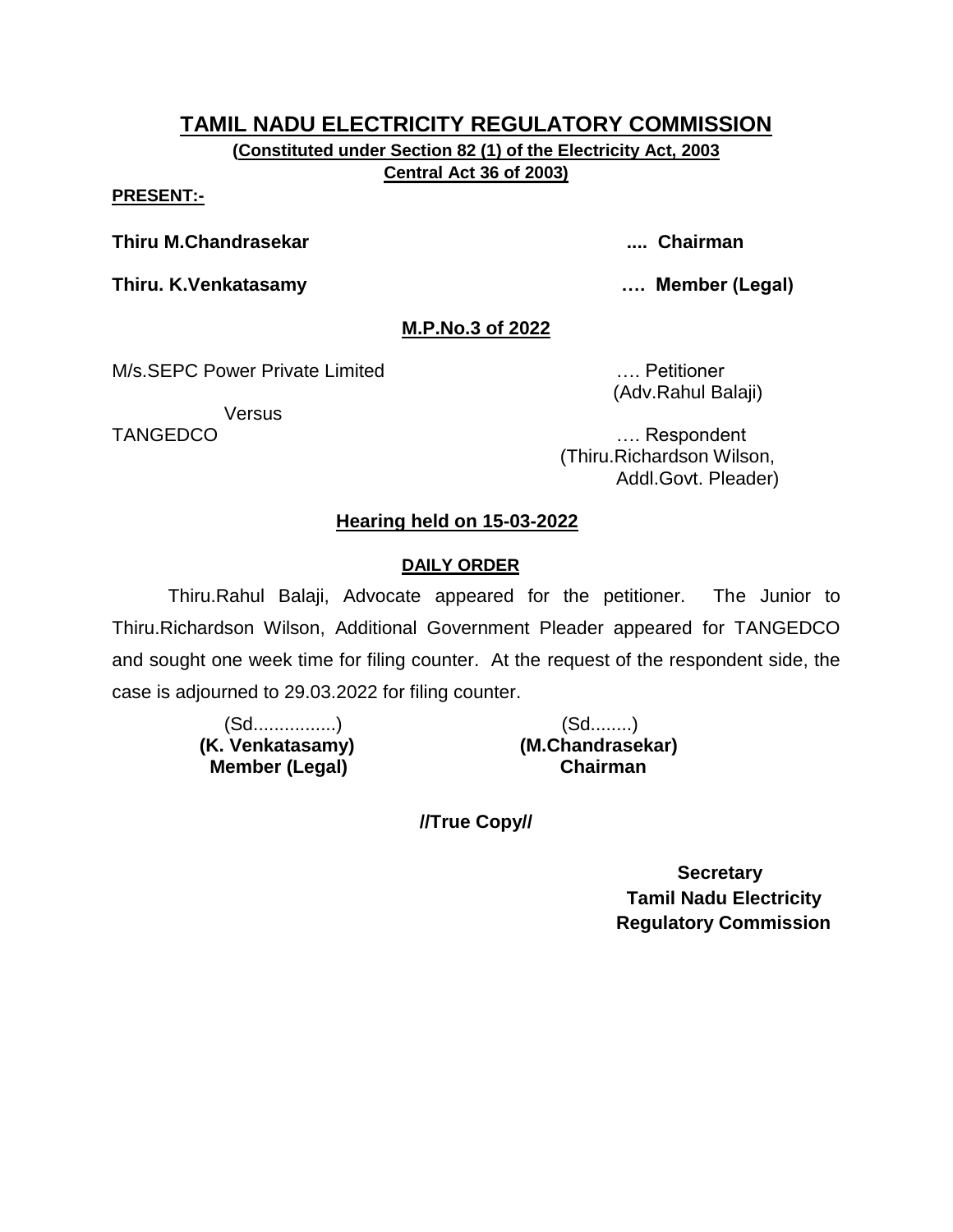**(Constituted under Section 82 (1) of the Electricity Act, 2003 Central Act 36 of 2003)**

#### **PRESENT:-**

**Thiru M.Chandrasekar .... Chairman**

**Thiru. K.Venkatasamy …. Member (Legal)**

# **D.R.P.No.19 of 2021**

M/s.OPG Power Generation Pvt. Limited …. Petitioner

**Versus** 

(Adv.Rahul Balaji)

TANGEDCO …. Respondent (Adv.M.Gopinathan)

# **Hearing held on 15-03-2022**

# **DAILY ORDER**

Thiru.Rahul Balaji, Advocate appeared for the petitioner. Thiru.M.Gopinathan, Standing Counsel for TANGEDCO appeared and filed counter and sought time. The counsel for the petitioner has prayed to fix the date for arguments. At the request of the petitioner side, the case is adjourned to 05.04.2022 for arguments.

> (Sd................) (Sd........)  **Member (Legal) Chairman**

 **(K. Venkatasamy) (M.Chandrasekar)**

**//True Copy//**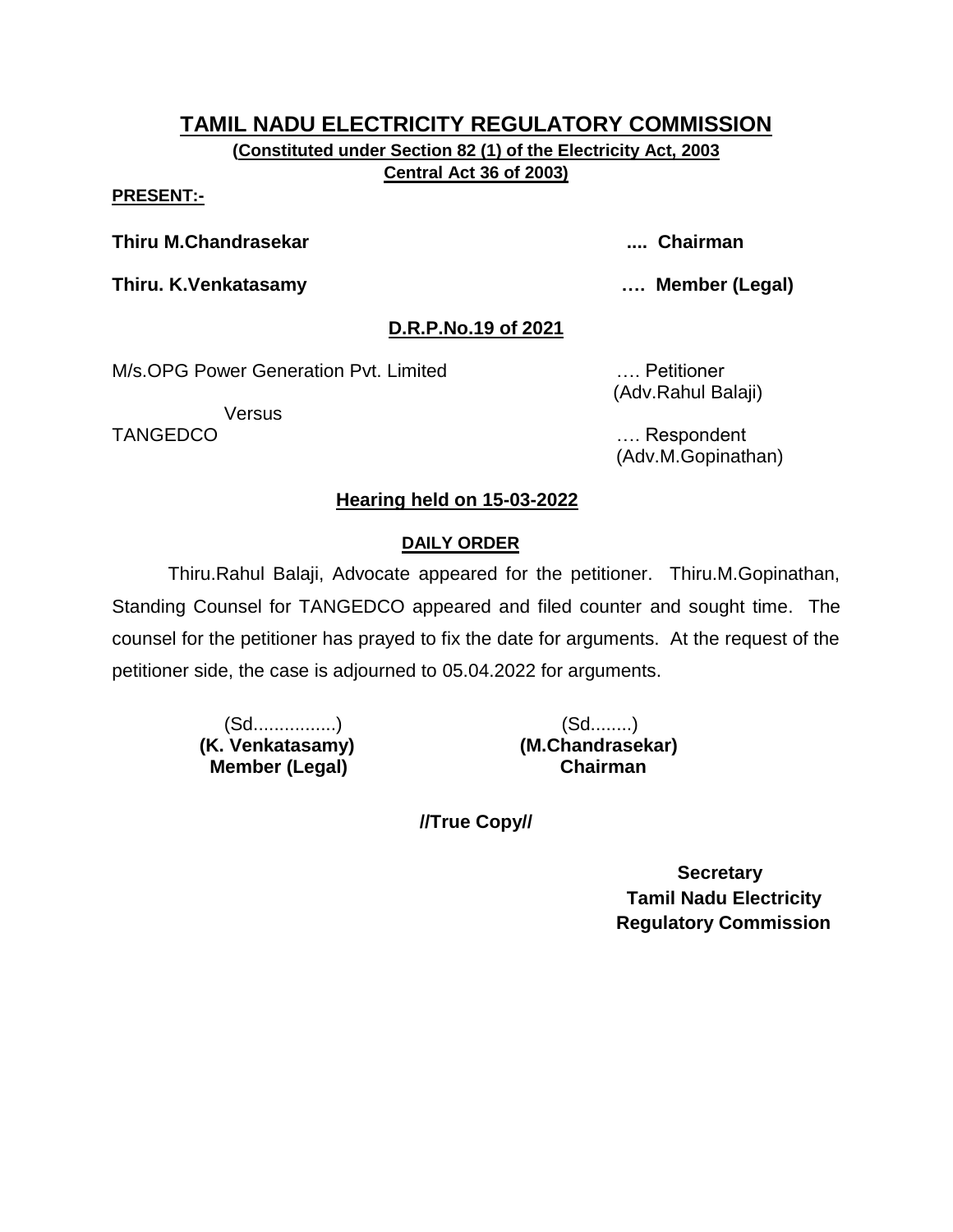**(Constituted under Section 82 (1) of the Electricity Act, 2003 Central Act 36 of 2003)**

**PRESENT:-**

**Thiru M.Chandrasekar .... Chairman**

**Thiru. K.Venkatasamy …. Member (Legal)**

# **D.R.P.No.3 of 2022**

M/s.OPG Power Generation Pvt. Limited ….. Petitioner

(Adv.Tanya Kapoor)

**Versus** (i) CMD/TANGEDCO & Ors. … Respondents

(Adv.M.Gopinathan)

# **Hearing dated : 15-03-2022**

# **DAILY ORDER**

Ms.Shanmitha Sakthivel, Advocate appeared for the petitioner. Thiru.V.Anil Kumar, Standing Counsel for TANTRANSCO and submitted that TANTRANSCO is not a necessary party. However, Thiru.M.Gopinathan, Standing Counsel for TANGEDCO submitted that this is a matter concerning TANTRANSCO. Commission directed both TANGEDCO and TANTRANSCO to file their counter affidavit before 05.04.2022. The case is adjourned to 05.04.2022 for filing counter by TANGEDCO and TANTRANSCO. Meanwhile, I.A. to be filed by the petitioner for amending the cause title by including the TANTRANSCO as second respondent.

> (Sd................) (Sd........)  **Member (Legal) Chairman**

 **(K. Venkatasamy) (M.Chandrasekar)**

**//True Copy//**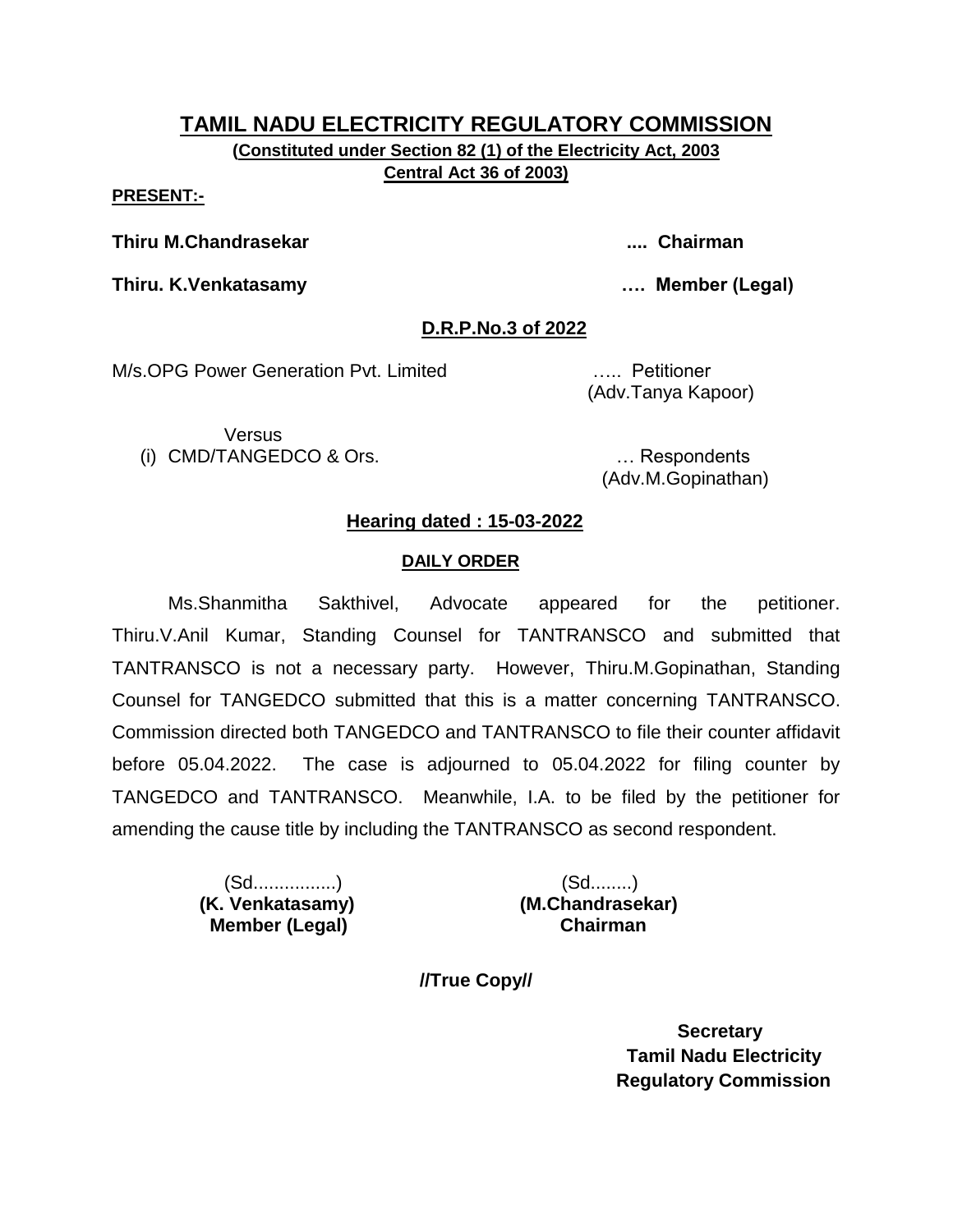**(Constituted under Section 82 (1) of the Electricity Act, 2003 Central Act 36 of 2003)**

#### **PRESENT:-**

**Thiru M.Chandrasekar .... Chairman**

**Thiru. K.Venkatasamy …. Member (Legal)**

#### **D.R.P.No.4 of 2022**

M/s.Sulochana Cotton Spinning Mills Pvt. Limited …. Petitioner

Versus

(i) CE/NCES, TANGEDCO & Ors. … Respondents

(Adv.R.S.Pandiyaraj)

(Adv.M.Gopinathan )

## **Hearing held on 15-03-2022**

#### **DAILY ORDER**

Thiru.S.P.Parthasarathy, Advocate appeared for the petitioner. Thiru. M.Gopinathan, Standing Counsel appeared for TANGEDCO and sought two weeks time for filing counter. At the request of the respondent side, the case is adjourned to 05.04.2022 for filing counter.

> **(K. Venkatasamy) (M.Chandrasekar) Member (Legal) Chairman**

**//True Copy//**

 **Secretary Tamil Nadu Electricity Regulatory Commission**

# (Sd................) (Sd........)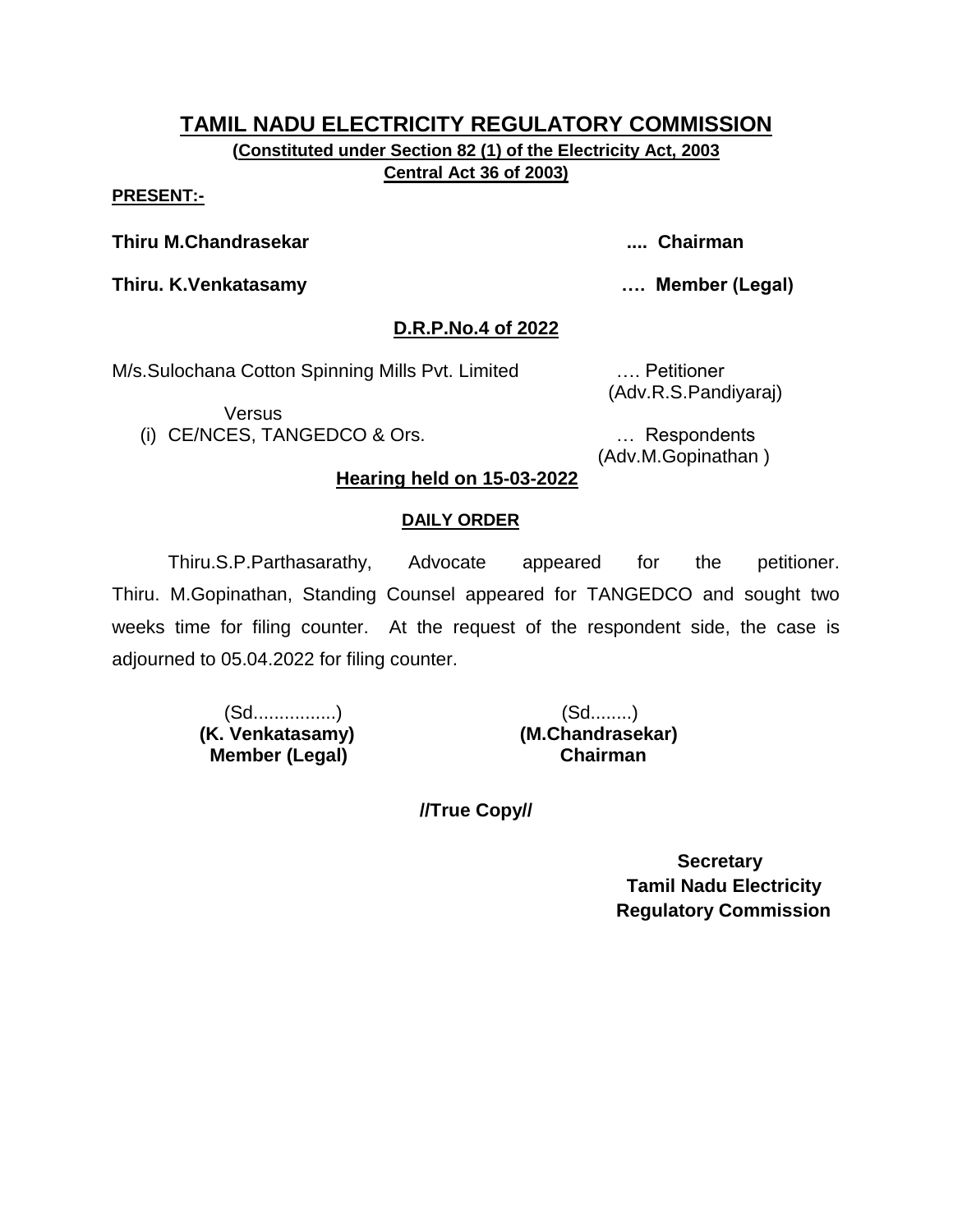**(Constituted under Section 82 (1) of the Electricity Act, 2003 Central Act 36 of 2003)**

#### **PRESENT:-**

**Thiru M.Chandrasekar .... Chairman**

**Thiru. K.Venkatasamy …. Member (Legal)**

#### **D.R.P.No.5 of 2022**

M/s.Sulochana Cotton Spinning Mills Pvt. Limited …. Petitioner

Versus

(i) CE/NCES, TANGEDCO & Ors. … Respondents

(Adv.R.S.Pandiyaraj)

(Adv.M.Gopinathan )

## **Hearing held on 15-03-2022**

#### **DAILY ORDER**

Thiru.S.P.Parthasarathy, Advocate appeared for the petitioner. Thiru. M.Gopinathan, Standing Counsel appeared for TANGEDCO and sought two weeks time for filing counter. At the request of the respondent side, the case is adjourned to 05.04.2022 for filing counter.

> (Sd................) (Sd........)  **(K. Venkatasamy) (M.Chandrasekar) Member (Legal) Chairman**

**//True Copy//**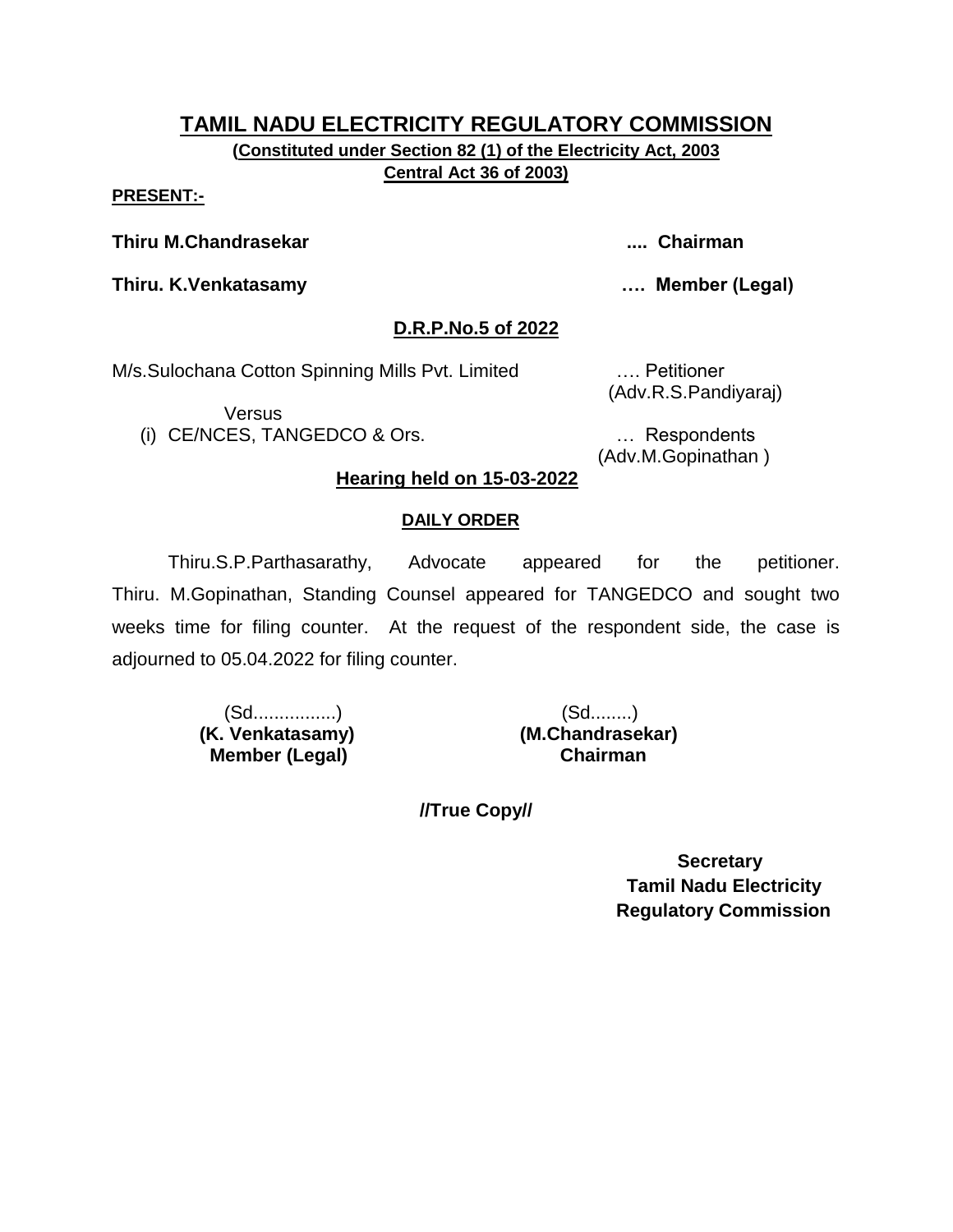**(Constituted under Section 82 (1) of the Electricity Act, 2003 Central Act 36 of 2003)**

#### **PRESENT:-**

**Thiru M.Chandrasekar .... Chairman**

**Thiru. K.Venkatasamy …. Member (Legal)**

#### **D.R.P.No.6 of 2022**

M/s.Hindustan Textiles …. Petitioner

**Versus** 

(i) CE/NCES, TANGEDCO & Ors. … Respondents

(Adv.R.S.Pandiyaraj)

(Adv.M.Gopinathan )

#### **Hearing held on 15-03-2022**

#### **DAILY ORDER**

Thiru.S.P.Parthasarathy, Advocate appeared for the petitioner. Thiru. M.Gopinathan, Standing Counsel appeared for TANGEDCO and sought two weeks time for filing counter. At the request of the respondent side, the case is adjourned to 05.04.2022 for filing counter.

> **(K. Venkatasamy) Member (Legal) Chairman**

(Sd................)<br>Venkatasamy) (M.Chandrasekar)

**//True Copy//**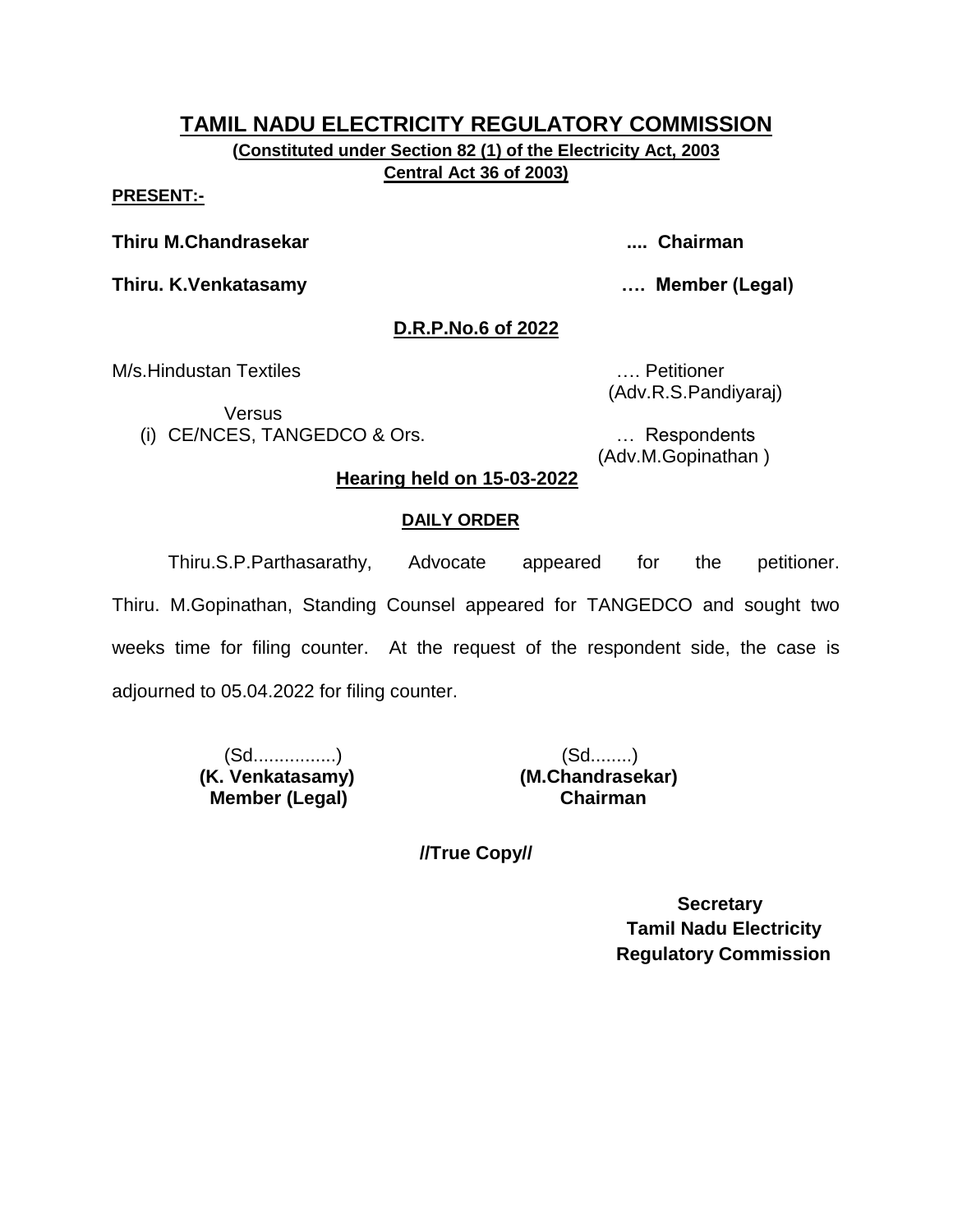**(Constituted under Section 82 (1) of the Electricity Act, 2003 Central Act 36 of 2003)**

#### **PRESENT:-**

**Thiru M.Chandrasekar .... Chairman**

**Thiru. K.Venkatasamy …. Member (Legal)**

# **D.R.P.No.9 of 2016**

M/s. Vijayalakshmi Marketing Pvt. Limited .... Petitioner

Versus

TANGEDCO & Ors. .... Respondents

(Adv.R.S.Pandiyaraj)

( Adv. M.Gopinathan)

# **Hearing held on 15.03.2022**

# **DAILY ORDER**

Thiru.S.P.Parthasarathy, Advocate appeared for the petitioner and submitted that the consolidated typedset will be filed today and sought short adjournment. Thiru.M.Gopinathan, Standing Counsel for TANGEDCO appeared. At the request of the petitioner side, the case is adjourned to 29.03.2022 for arguments.

> (Sd................) (Sd........)  **(K. Venkatasamy) (M.Chandrasekar) Member (Legal) Chairman**

**//True Copy//**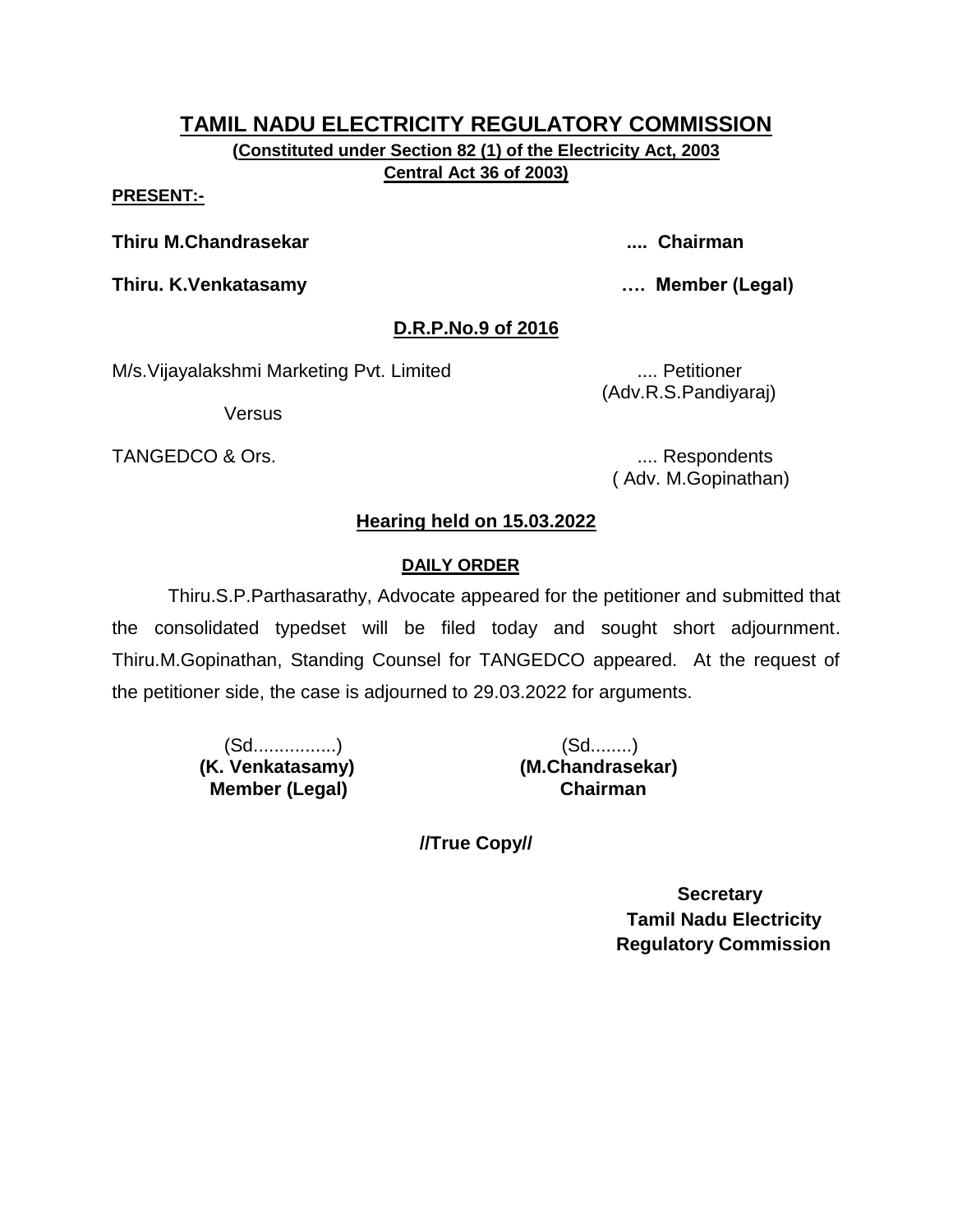**(Constituted under Section 82 (1) of the Electricity Act, 2003 Central Act 36 of 2003)**

#### **PRESENT:-**

**Thiru M.Chandrasekar .... Chairman**

**Thiru. K.Venkatasamy …. Member (Legal)**

## **D.R.P.No.11 of 2016**

M/s.Orchid Pharma Limited .... Petitioner

**Versus** 

TANGEDCO & Ors. .... Respondents

(Adv.R.S.Pandiyaraj)

( Adv. M.Gopinathan)

# **Hearing held on 15.03.2022**

## **DAILY ORDER**

Thiru.S.P.Parthasarathy, Advocate appeared for the petitioner. Thiru.M.Gopinathan, Standing Counsel for TANGEDCO appeared. Arguments of the both side heard. Written submissions to be filed by the both parties within 15 days. Order reserved.

> (Sd................) (Sd........)  **(K. Venkatasamy) (M.Chandrasekar) Member (Legal) Chairman**

**//True Copy//**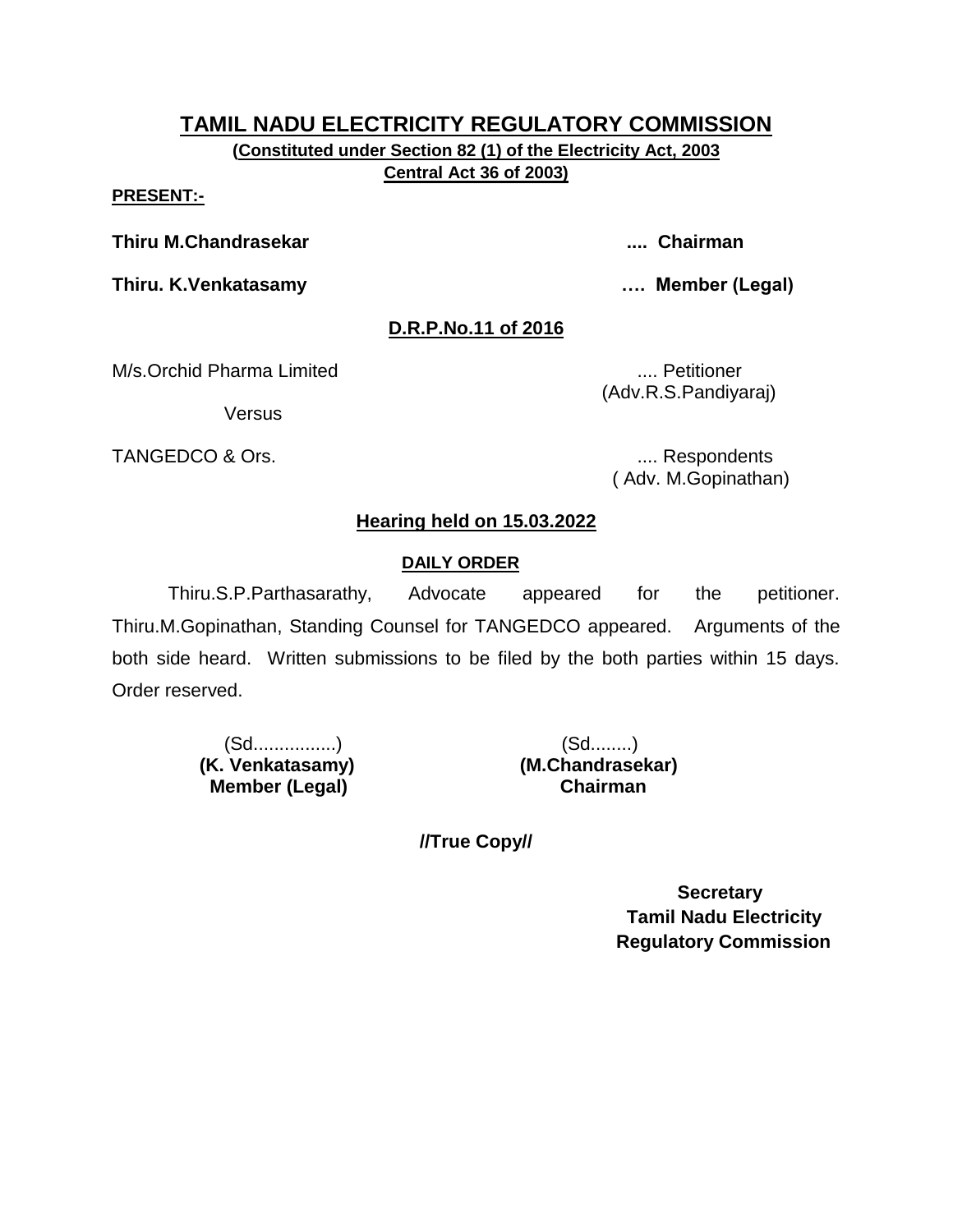**(Constituted under Section 82 (1) of the Electricity Act, 2003 Central Act 36 of 2003)**

**PRESENT:-**

**Thiru M.Chandrasekar .... Chairman**

**Thiru. K.Venkatasamy …. Member (Legal)**

**M.P.No.19 of 2021**

M/s.R.S.Yarns and Power Pvt. Limited .... Petitioner

**Versus** i) CMD / TANGEDCO **intervaluation and the contract of the contract of the contract of the contract of the contract of the contract of the contract of the contract of the contract of the contract of the contract of the cont** 

(Adv.R.S.Pandiyaraj )

(Adv.M.Gopinathan)

# **Hearing held on 15-03-2022**

#### **DAILY ORDER**

Thiru.S.P.Parthasarathy, Advocate appeared for the petitioner and sought short

adjournment. Thiru.M.Gopinathan, Standing Counsel for TANGEDCO appeared. At

the request of the petitioner side, the case is adjourned to 29.03.2022 for arguments.

(Sd................) (Sd........)  **(K. Venkatasamy) (M.Chandrasekar) Member (Legal) Chairman**

**//True Copy//**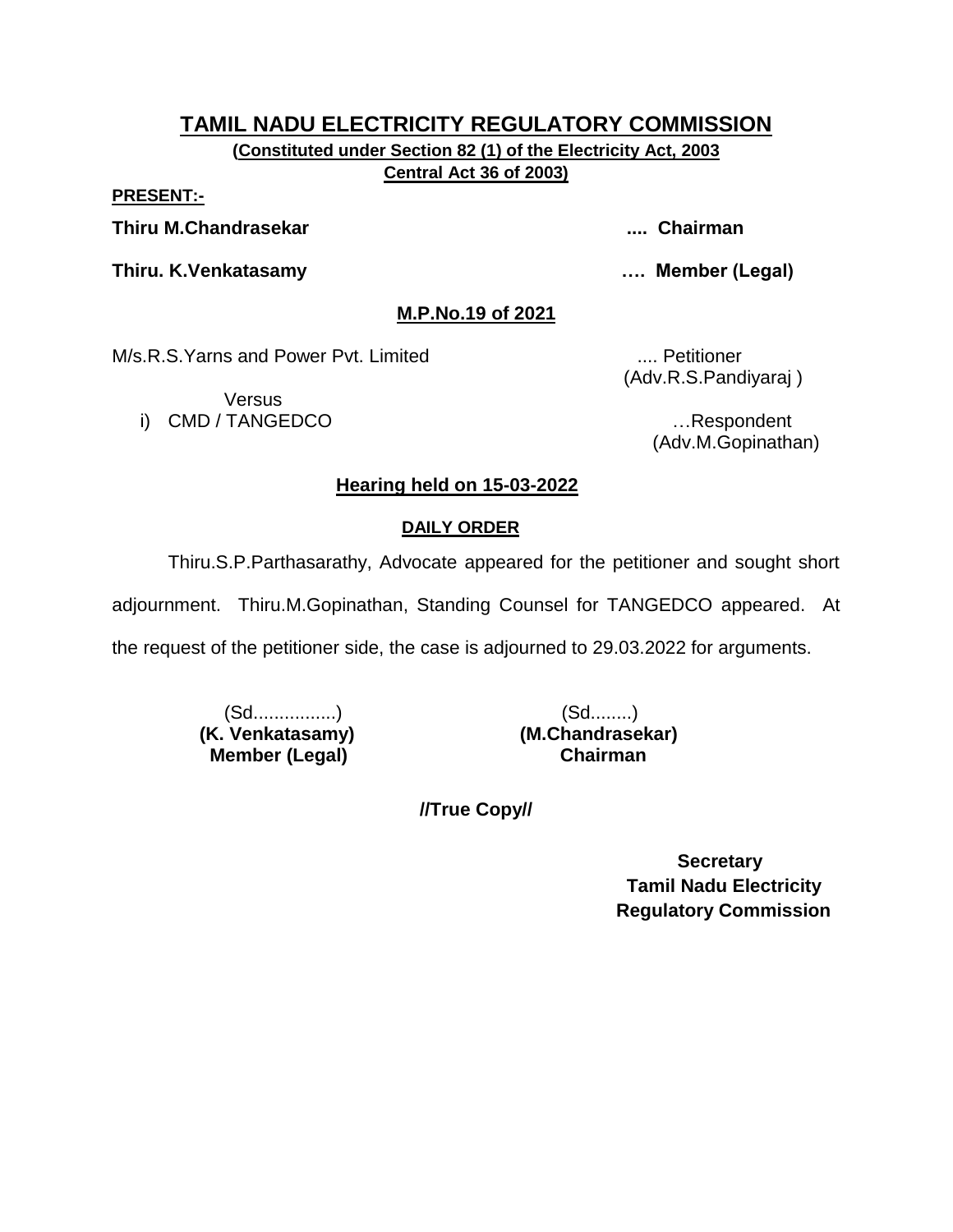**(Constituted under Section 82 (1) of the Electricity Act, 2003 Central Act 36 of 2003)**

#### **PRESENT:-**

**Thiru M.Chandrasekar .... Chairman**

**Thiru. K.Venkatasamy …. Member (Legal)**

## **M.P.No.28 of 2021**

Thiru.B.Balamurali, Pollachi .... Petitioner

(Adv.R.S.Pandiyaraj )

Versus

i) CMD / TANGEDCO **in the set of the set of the set of the set of the set of the set of the set of the set of the set of the set of the set of the set of the set of the set of the set of the set of the set of the set of th** 

(Adv.M.Gopinathan)

# **Hearing held on 15-03-2022**

## **DAILY ORDER**

Thiru.S.P.Parthasarathy, Advocate appeared for the petitioner and sought short

adjournment. Thiru.M.Gopinathan, Standing Counsel for TANGEDCO appeared. At

the request of the petitioner side, the case is adjourned to 29.03.2022 for arguments.

(Sd................) (Sd........)  **Member (Legal) Chairman**

 **(K. Venkatasamy) (M.Chandrasekar)**

**//True Copy//**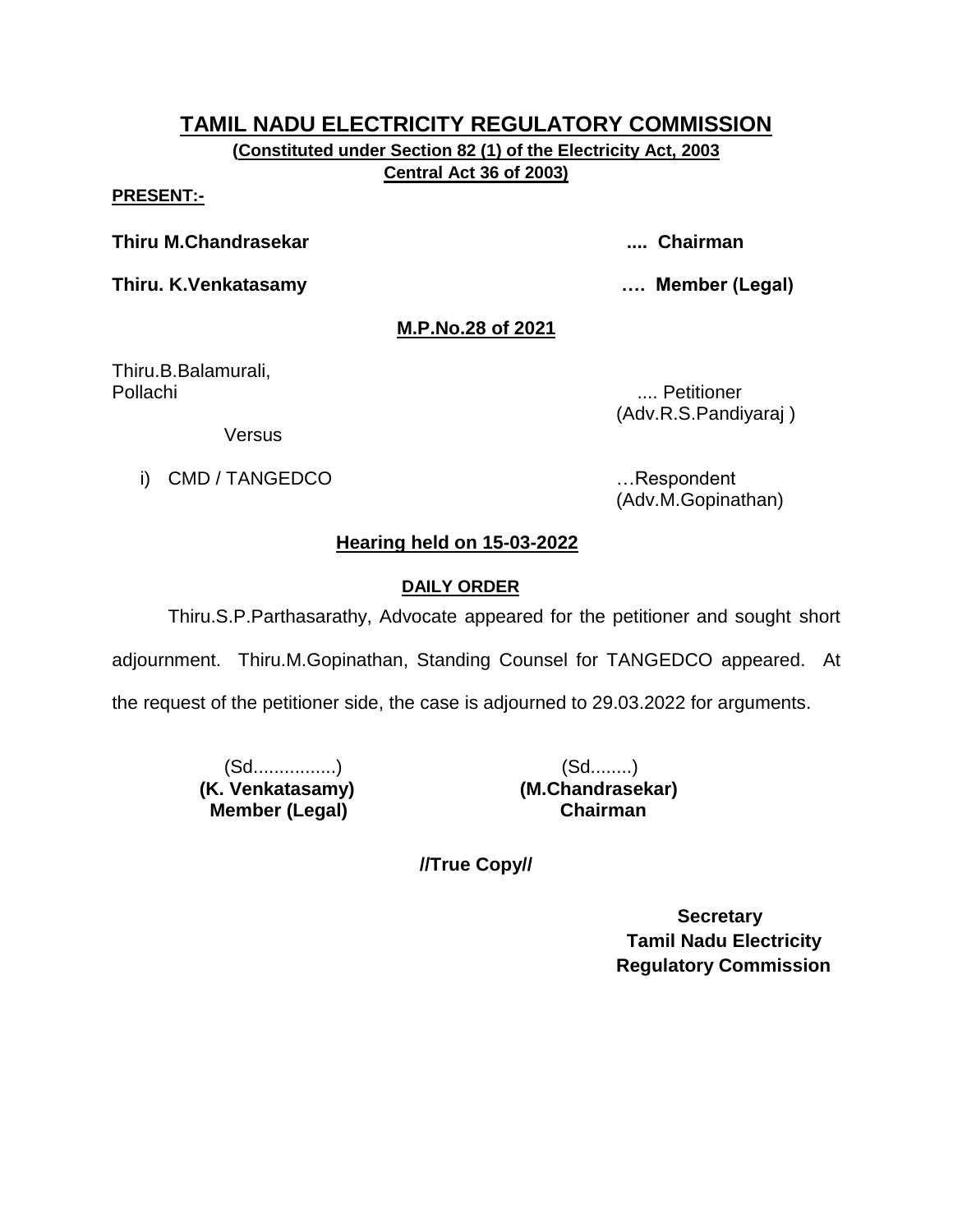**(Constituted under Section 82 (1) of the Electricity Act, 2003 Central Act 36 of 2003)**

#### **PRESENT:-**

**Thiru M.Chandrasekar .... Chairman**

**Thiru. K.Venkatasamy …. Member (Legal)**

#### **M.P.No.42 of 2021**

M/s.OPG Energy Pvt. Limited ….. Petitioner

(Adv.Rahul Balaji)

**Versus** (i) CMD/TANGEDCO

(ii) AAA Plus Energy Pvt. Limited … Respondents

(Adv.M.Gopinathan for R-1)

# **Hearing dated : 15-03-2022**

#### **DAILY ORDER**

Ms.Simran Srinivasan, Junior to Thiru.Rahul Balaji, Advocate appeared for the petitioner and filed counter. Thiru. M.Gopinathan, Standing Counsel appeared for TANGEDCO. At the request of the petitioner side, the case is adjourned to 05.04.2022 for arguments. Meanwhile, the counter to be served on the petitioner and the second respondent.

> (Sd................) (Sd........)  **Member (Legal) Chairman**

 **(K. Venkatasamy) (M.Chandrasekar)**

**//True Copy//**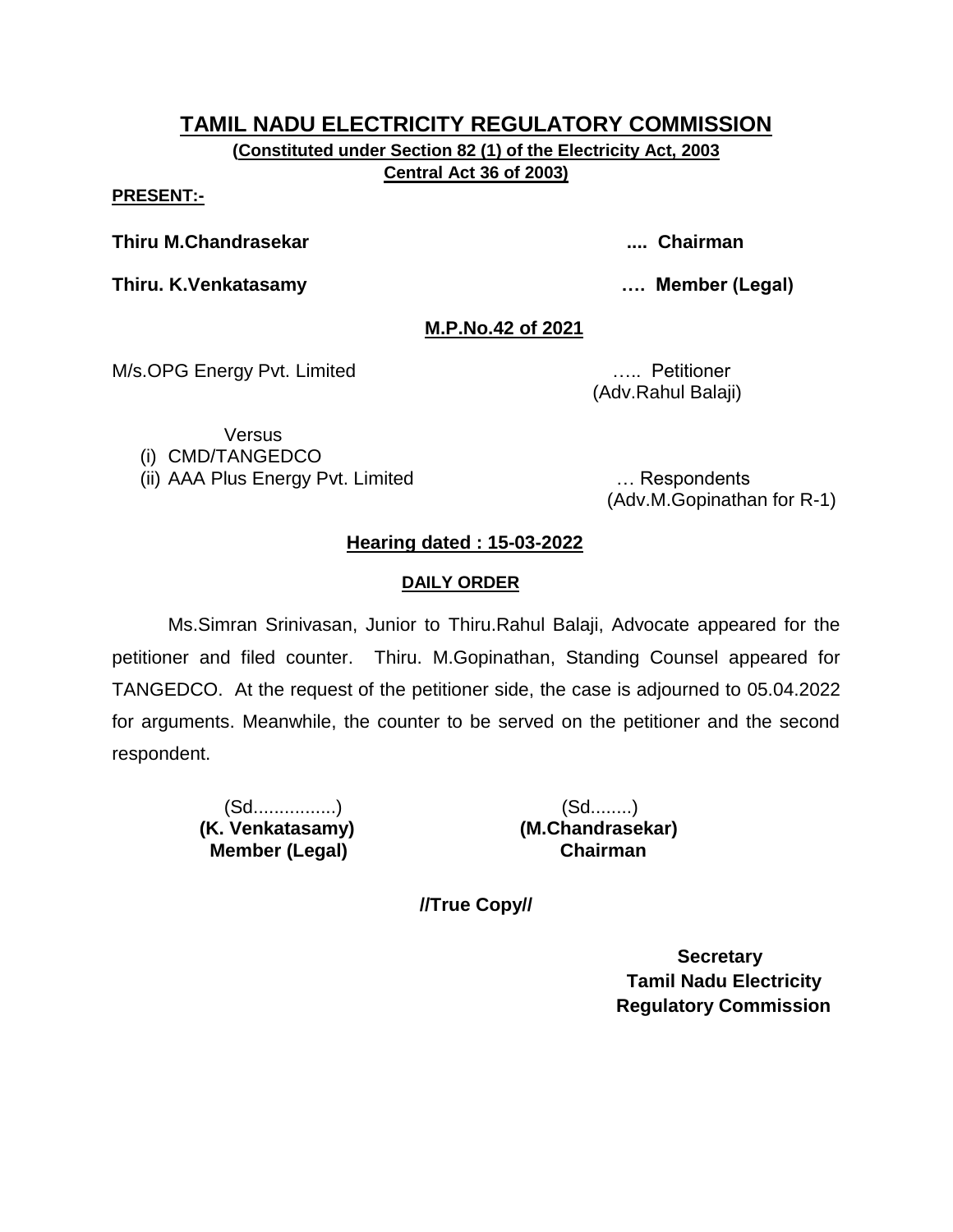**(Constituted under Section 82 (1) of the Electricity Act, 2003 Central Act 36 of 2003)**

#### **PRESENT:-**

**Thiru M.Chandrasekar .... Chairman**

**Thiru. K.Venkatasamy …. Member (Legal)**

# **D.R.P.No.8 of 2021**

M/s.NVR Energy Pvt. Limited ..... **MILES 2008** .... Petitioner

**Versus** 

i) CMD / TANGEDCO …Respondent

(Adv. Rahul Balaji)

(Adv.M.Gopinathan)

# **Hearing held on 15-03-2022**

# **DAILY ORDER**

Thiru.Rahul Balaji, Advocate appeared for the petitioner. Thiru.N.C.Ramesh, Senior Advocate appeared for TANGEDCO. Arguments of the respondent heard. Written submissions to be filed by the both parties within 15 days. Order reserved.

> (Sd................) (Sd........)  **(K. Venkatasamy) (M.Chandrasekar) Member (Legal) Chairman**

**//True Copy//**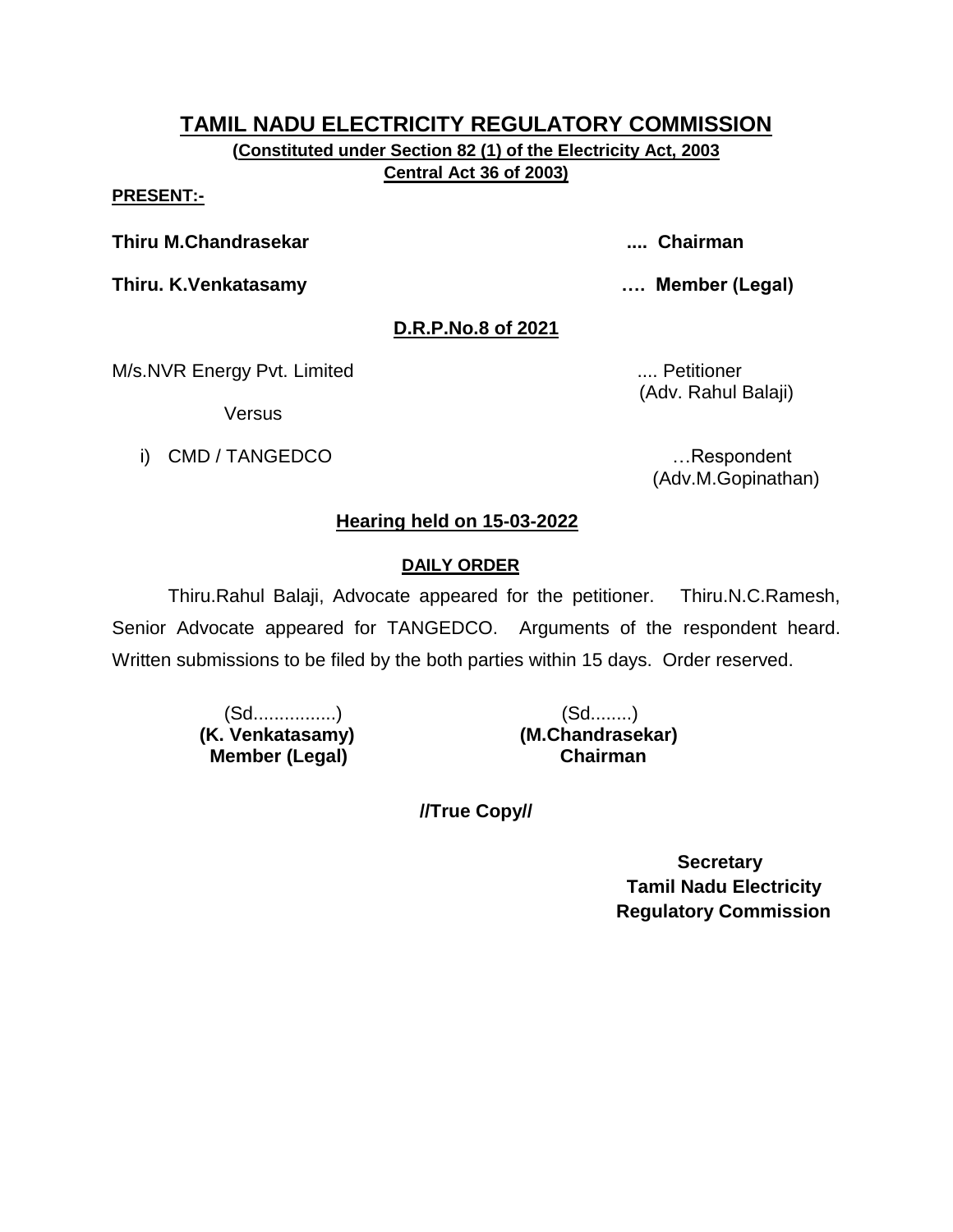**(Constituted under Section 82 (1) of the Electricity Act, 2003 Central Act 36 of 2003)**

#### **PRESENT:-**

**Thiru M.Chandrasekar .... Chairman**

**Thiru. K.Venkatasamy …. Member (Legal)**

**D.R.P.No.9 of 2021**

M/s.Narbheram Solar TN Pvt Limited ..... Petitioner

**Versus** 

i) CMD / TANGEDCO …Respondent

(Adv. Rahul Balaji)

(Adv.M.Gopinathan)

# **Hearing held on 15-03-2022**

## **DAILY ORDER**

Thiru.Rahul Balaji, Advocate appeared for the petitioner. Thiru.N.C.Ramesh, Senior Advocate appeared for TANGEDCO. Arguments of the respondent heard. Written submissions to be filed by the both parties within 15 days. Order reserved.

> (Sd................) (Sd........)  **(K. Venkatasamy) (M.Chandrasekar) Member (Legal)**

**//True Copy//**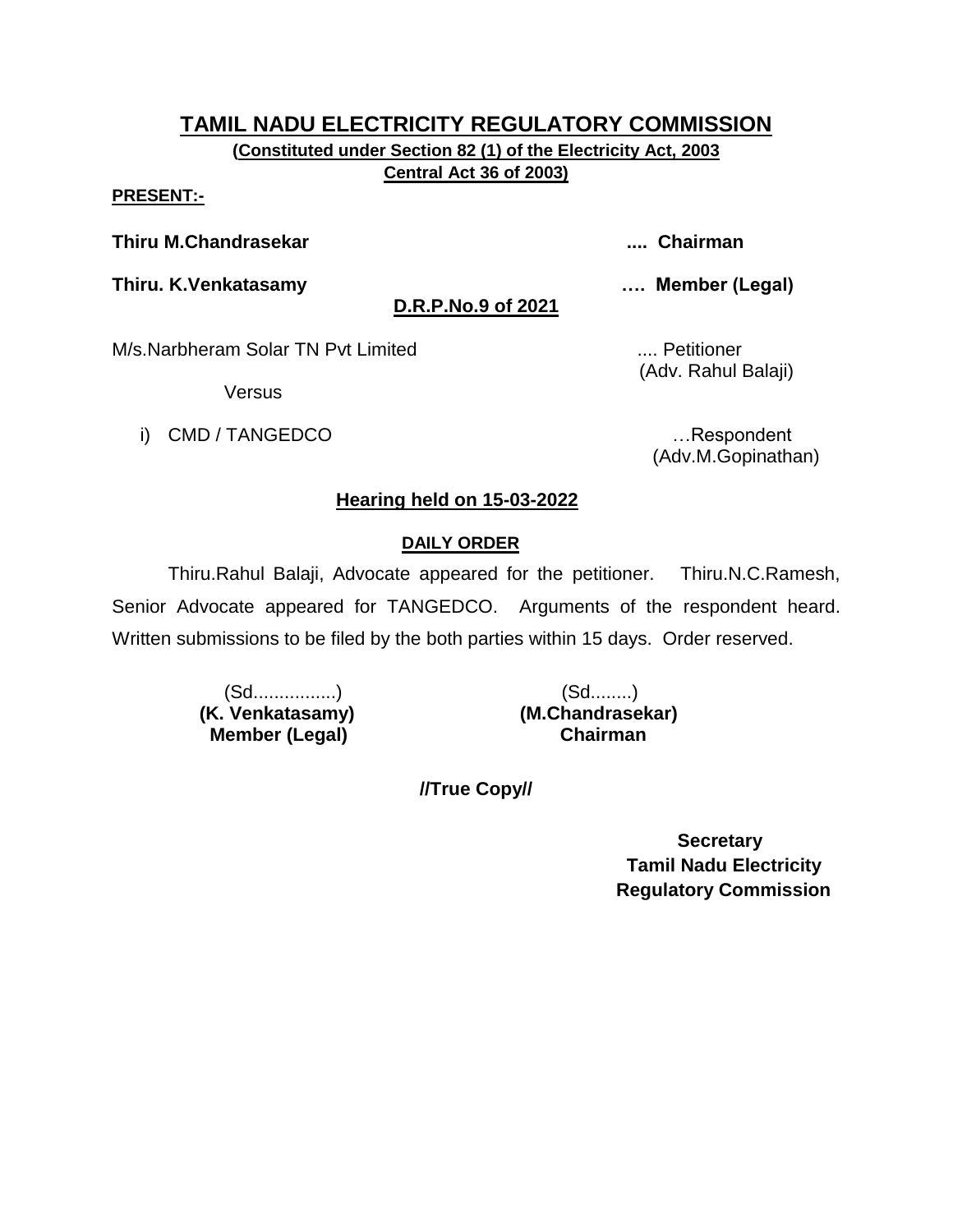**(Constituted under Section 82 (1) of the Electricity Act, 2003 Central Act 36 of 2003)**

**PRESENT:-**

**Thiru M.Chandrasekar .... Chairman**

**Thiru. K.Venkatasamy …. Member (Legal)**

(Adv.Ravi Kishore)

#### **R.P.No.1 of 2021 In D.R.P.No.8 of 2016**

PTC India Limited **Exercise 2018** 2019 12:00:00 MHz 2019 12:00:00 MHz 2019 12:00:00 MHz 2019 12:00:00 MHz 2019 12:00:00 MHz 2019 12:00:00 MHz 2019 12:00:00 MHz 2019 12:00:00 MHz 2019 12:00:00 MHz 2019 12:00:00 MHz 2019 12:

**Versus** 

(i) MALCO Energy Limited

(ii) CMD / TANGEDCO … Respondents (Adv.Rahul Balaji for R-1 & Adv.M.Gopinathan for R-2)

# **Hearing held on 15-03-2022**

# **DAILY ORDER**

Thiru.Ravi Kishore, Advocate appeared for the petitioner. Ms.Simran Srinivasan, Junior to Thiru.Rahul Balaji, Advocate appeared for M/s.MALCO Energy Limited (R-1) and sought time for arguments. Thiru.M.Gopinathan, Standing Counsel for TANGEDCO and sought two weeks time for arguments as the Senior Advocate, Thiru.N.C.Ramesh will be appearing in this matter. Arguments of the petitioner heard. At the request of the respondents side, the case is adjourned to 22.03.2022 for arguments of the respondents. The matter to be taken up at the end of the list as requested by the Counsel for PTC India Limited.

> (Sd................) (Sd........)  **Member (Legal) Chairman**

 **(K. Venkatasamy) (M.Chandrasekar)**

**//True Copy//**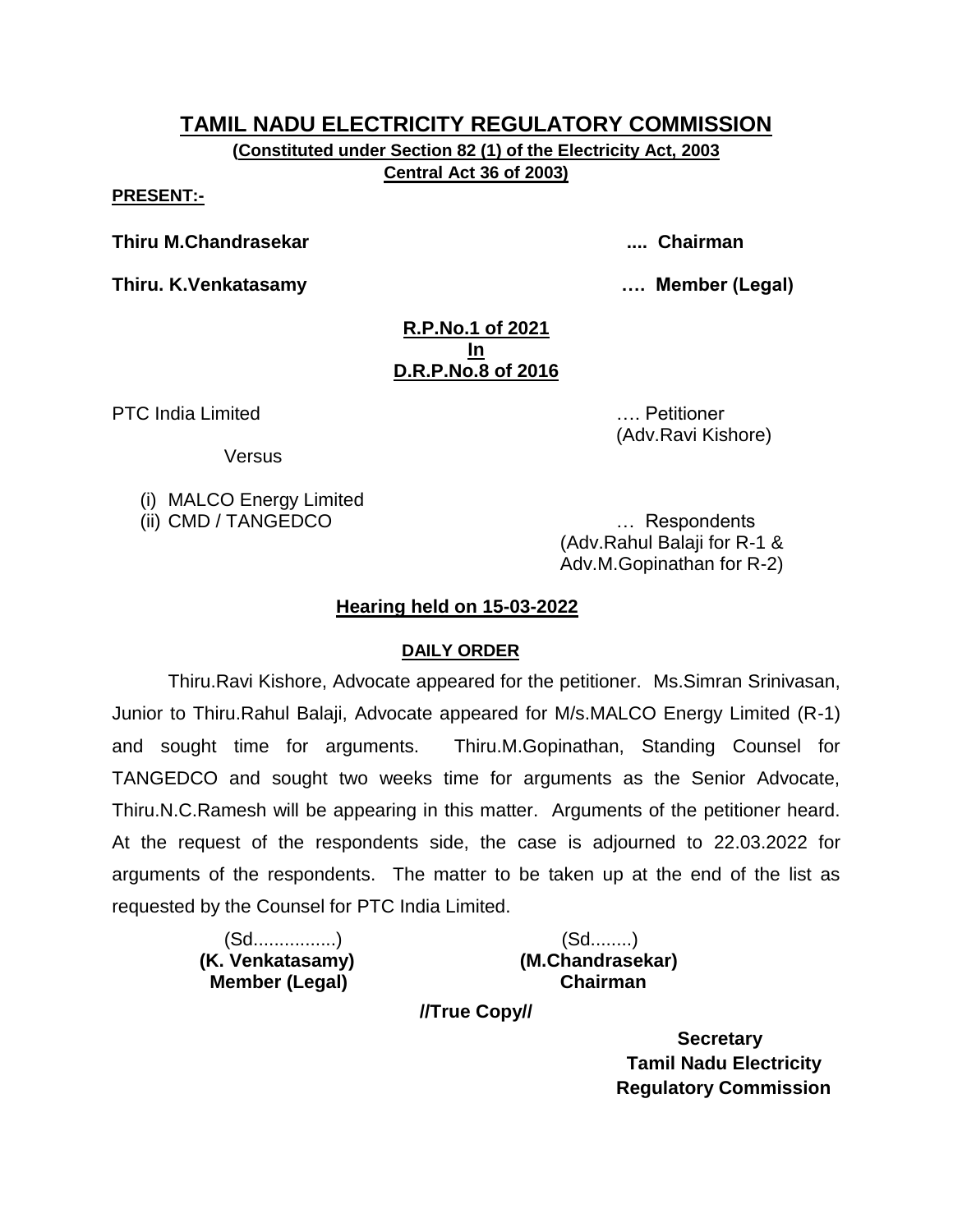**(Constituted under Section 82 (1) of the Electricity Act, 2003 Central Act 36 of 2003)**

**PRESENT:-**

**Thiru M.Chandrasekar .... Chairman**

**Thiru. K.Venkatasamy …. Member (Legal)**

#### **R.P.No.5 of 2021 in D.R.P.No.8 of 2016**

CE/PPP, TANGEDCO …. Petitioner

Versus

(i) M/s.MALCO Energy Limited

(ii) PTC India Limited … Respondents

(Adv.Rahul Balaji for R-1 & Adv.Ravi Kishore for R-2)

(Adv.M.Gopinathan)

## **Hearing held on 15-03-2022**

#### **DAILY ORDER**

Thiru.M.Gopinathan, Standing Counsel for TANGEDCO and sought short adjournment as the Senior Advocate, Thiru.N.C.Ramesh will be appearing in this matter. Ms.Simran Srinivasan, Junior to Thiru.Rahul Balaji, Advocate appeared for M/s.MALCO Energy Limited (R-1). Thiru.Ravi Kishore, Advocate appeared for PTC India Limited (R-2). Respondents are ready for arguments. At the request of the petitioner side, the case is adjourned to 22.03.2022 for arguments.

| (Sd……………)        | (Sd…….)          |
|------------------|------------------|
| (K. Venkatasamy) | (M.Chandrasekar) |
| Member (Legal)   | <b>Chairman</b>  |

**//True Copy//**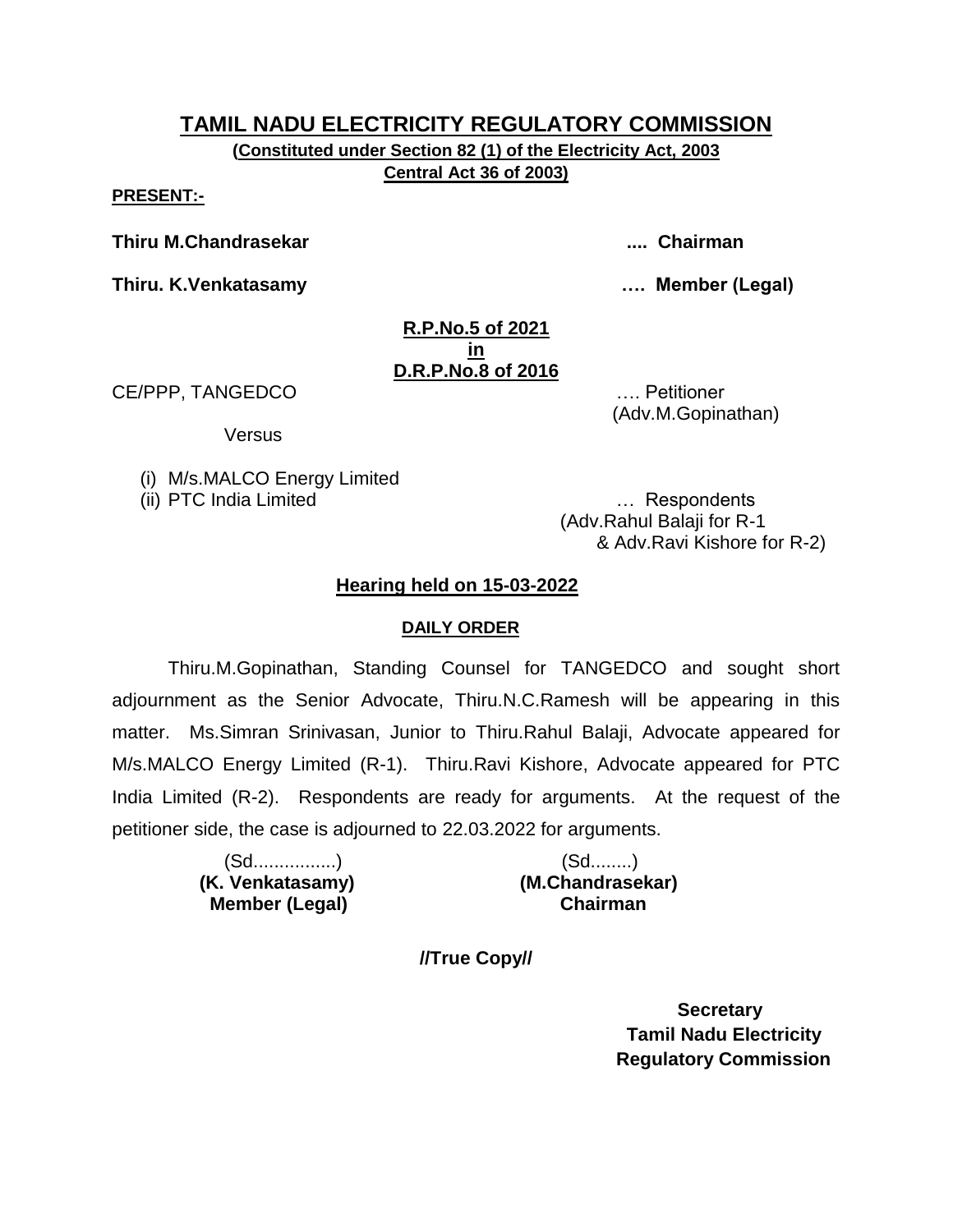**(Constituted under Section 82 (1) of the Electricity Act, 2003 Central Act 36 of 2003)**

**PRESENT:-**

**Thiru M.Chandrasekar .... Chairman**

**Thiru. K.Venkatasamy …. Member (Legal)**

#### **T.A.No.6 of 2022 to T.A.No.12 of 2022**

Tamil Nadu Power Producers' Association & six others .... Petitioner

Versus

i) CMD / TANGEDCO & Ors. …Respondents

(Adv.M.Gopinathan)

(Adv.Rahul Balaji)

# **Hearing held on 15-03-2022**

## **DAILY ORDER**

Ms.Simran Srinivasan, Junior to Thiru.Rahul Balaji, Advocate appeared for the petitioners. Thiru.M.Gopinathan, Standing Counsel for TANGEDCO appeared. Thiru.V.Anil Kumar, Standing Counsel for TANTRANSCO appeared and sought short adjournment. At the request of the TANTRANSCO, the case is adjourned to 05.04.2022 for arguments.

> (Sd................) (Sd........)  **Member (Legal) Chairman**

 **(K. Venkatasamy) (M.Chandrasekar)**

**//True Copy//**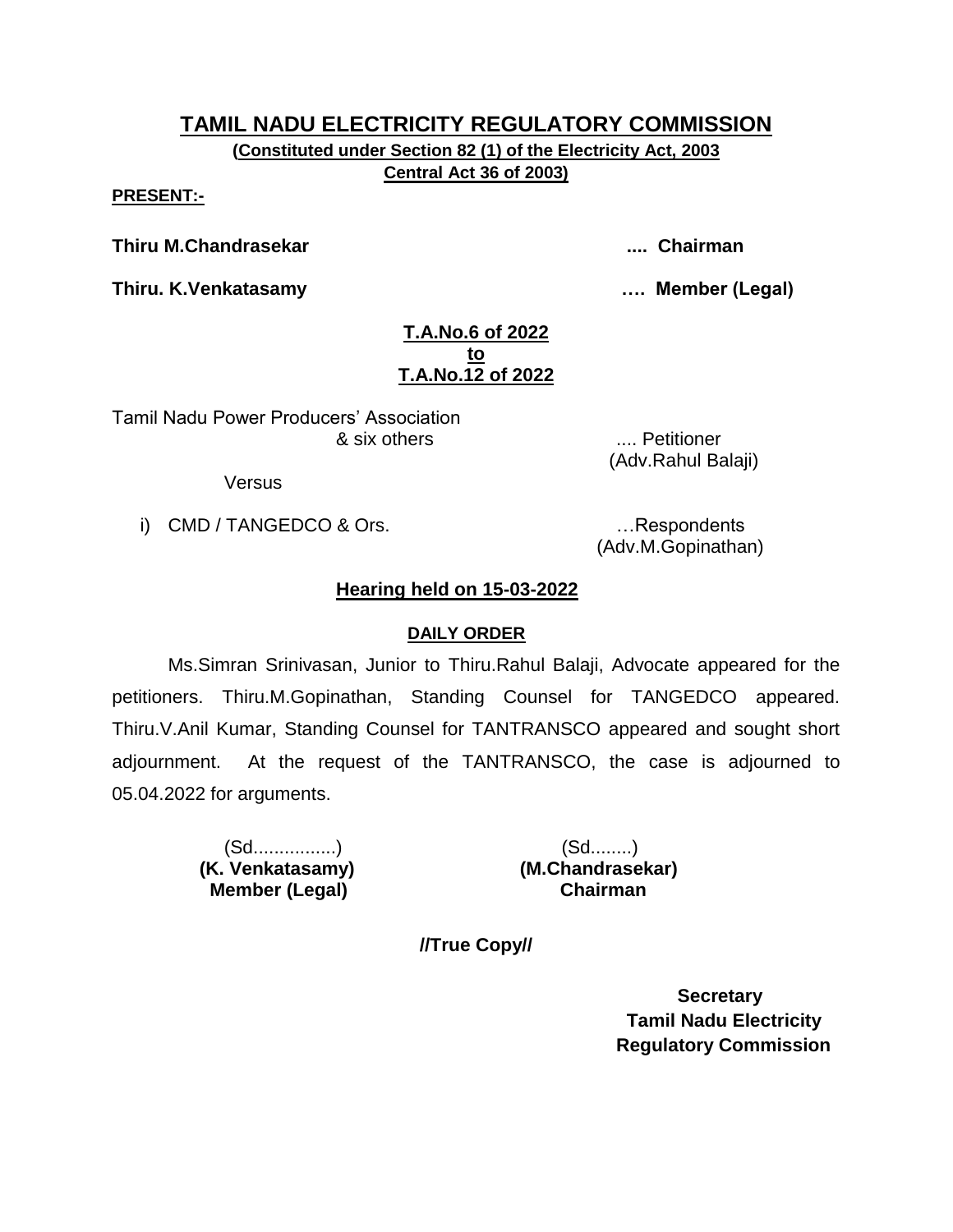**(Constituted under Section 82 (1) of the Electricity Act, 2003 Central Act 36 of 2003)**

#### **PRESENT:-**

**Thiru M.Chandrasekar .... Chairman**

**Thiru. K.Venkatasamy …. Member (Legal)**

## **D.R.P.No.7 of 2022**

M/s.Arkay Energy (Rameswaram) Limited …. Petitioner

Versus

(i) Principal Secretary to Govt., Energy Dept., GoTN

(ii) CMD/TANGEDCO … Respondents

(Adv.Anirudh Krishnan)

(Adv.M.Gopinathan)

## **Hearing held on 15-03-2022**

#### **DAILY ORDER**

Thiru.Sasank Iyer, Advocate appeared for the petitioner and submitted that Thiru.M.S.Krishnan, Senior Advocate will be appearing in this case and prayed to post this matter for arguments along with D.R.P.No.5 of 2021 which is scheduled to be heard on 22.03.2022. Petition admitted. Meanwhile, Commission directed the TANGEDCO to file counter affidavit before the next hearing. Thiru.M.Gopinathan, Standing Counsel for TANGEDCO appeared and he undertook to file counter affidavit before the next hearing. The case is adjourned to 12.04.2022 for arguments.

 **Member (Legal) Chairman**

 (Sd................) (Sd........) **(K. Venkatasamy) (M.Chandrasekar)**

**//True Copy//**